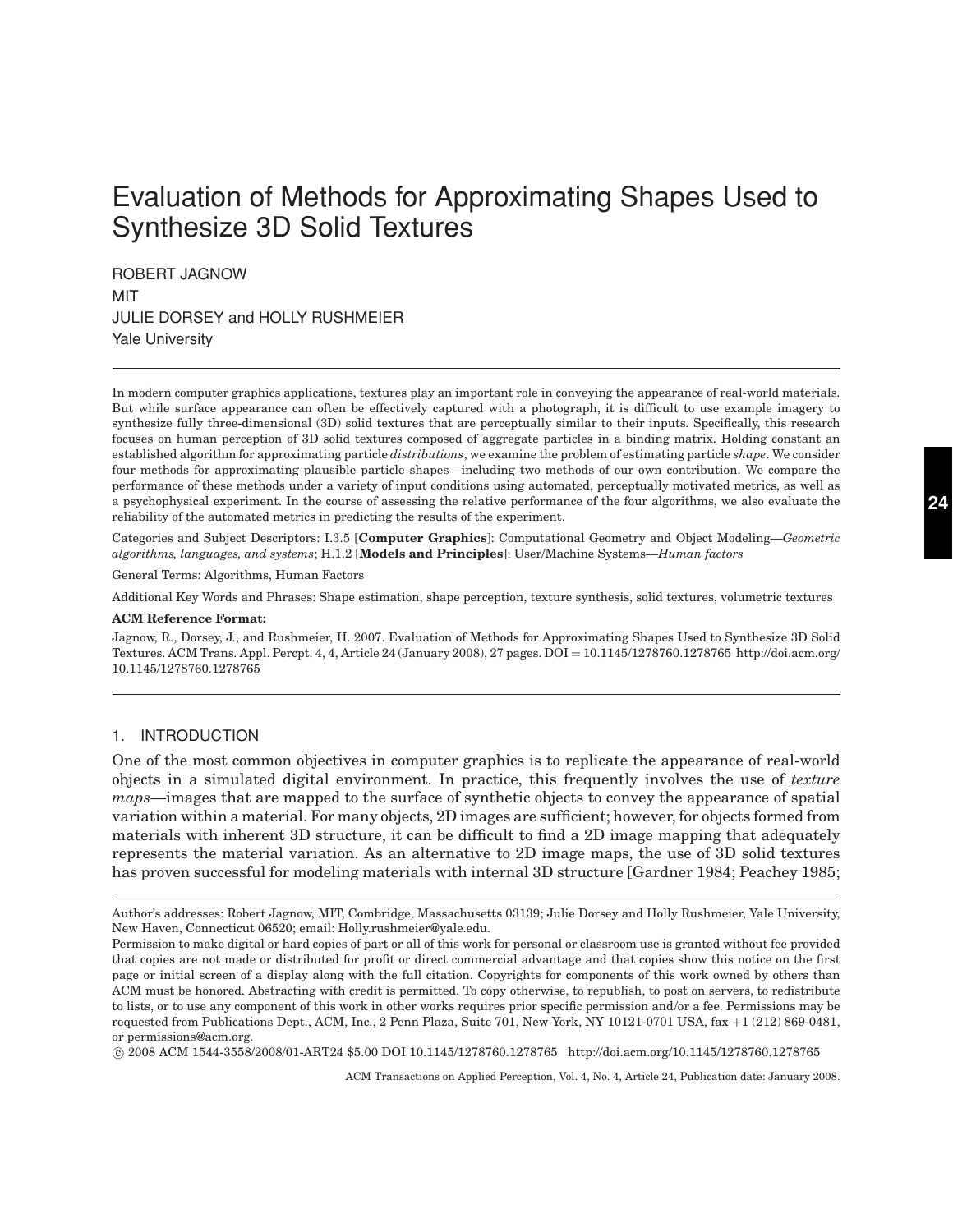#### 24:2 • R. Jagnow et al.



Fig. 1. Frequently a 3D solid texture can only be sampled as a 2D image, such as shown in (a). To synthesize objects made of this material a 3D structure, such as shown in (b), needs to be generated. There is no unique solution for the 3D structure associated with a 2D image.

Perlin 1985]. Three-dimensional solid textures are volumes that contain a material description at each point in space.

In this work, we consider the class of aggregate materials composed of discrete particles in a binding matrix. A distinguishing feature of objects made of such materials is that the shapes of the cross sections of the discrete particles are clearly visible. Common examples of such materials include concrete, asphalt, terrazzo, and granite. For these material types, an explicit volumetric representation can convey a compelling material appearance. For instance, Figure 1 shows a 2D image of material (a) that was used to extrapolate a plausible 3D structure (b). In this case, we generated the resulting object by splitting the material along its aggregate boundaries, thus exposing the internal structure. The general problem of reconstructing a 3D volume from a 2D image is heavily unconstrained with no unique solution. Furthermore, the solution cannot be compared point-by-point to some ground truth, so we must instead use appearance as a mechanism to assess the effectiveness of various computational methods.

In prior research, we studied forming 3D structures when the particle shapes are known *a priori*. For this case, we can use a mathematical relationship from stereology for recovering a unique 3D particle *distribution* given only a 2D image of a planar sample of the material [Jagnow et al. 2004]. In the original 2D image, we compute the distribution of cross-sectional areas. Using the mathematical relationship between 2D and 3D distributions and the known particle shape, we can generate a 3D volume of particles. New 2D images can be generated from this 3D volume. We were able to demonstrate that new 2D slices through this volume produced the same distribution of cross-sectional areas as the original sample image.

In this paper, we instead focus on approximating plausible *shapes* for individual particles, a problem that does not have unique mathematical solution. The difficulty in estimating a plausible shape from 2D images obtained from blocks of material is illustrated in Figure 2. The top of Figure 2 shows a simpler problem of estimating the shape of a particle by taking multiple slices. If the spacing and orientation of the slices are controlled, the sequence of circular profiles shown at the right would be obtained. With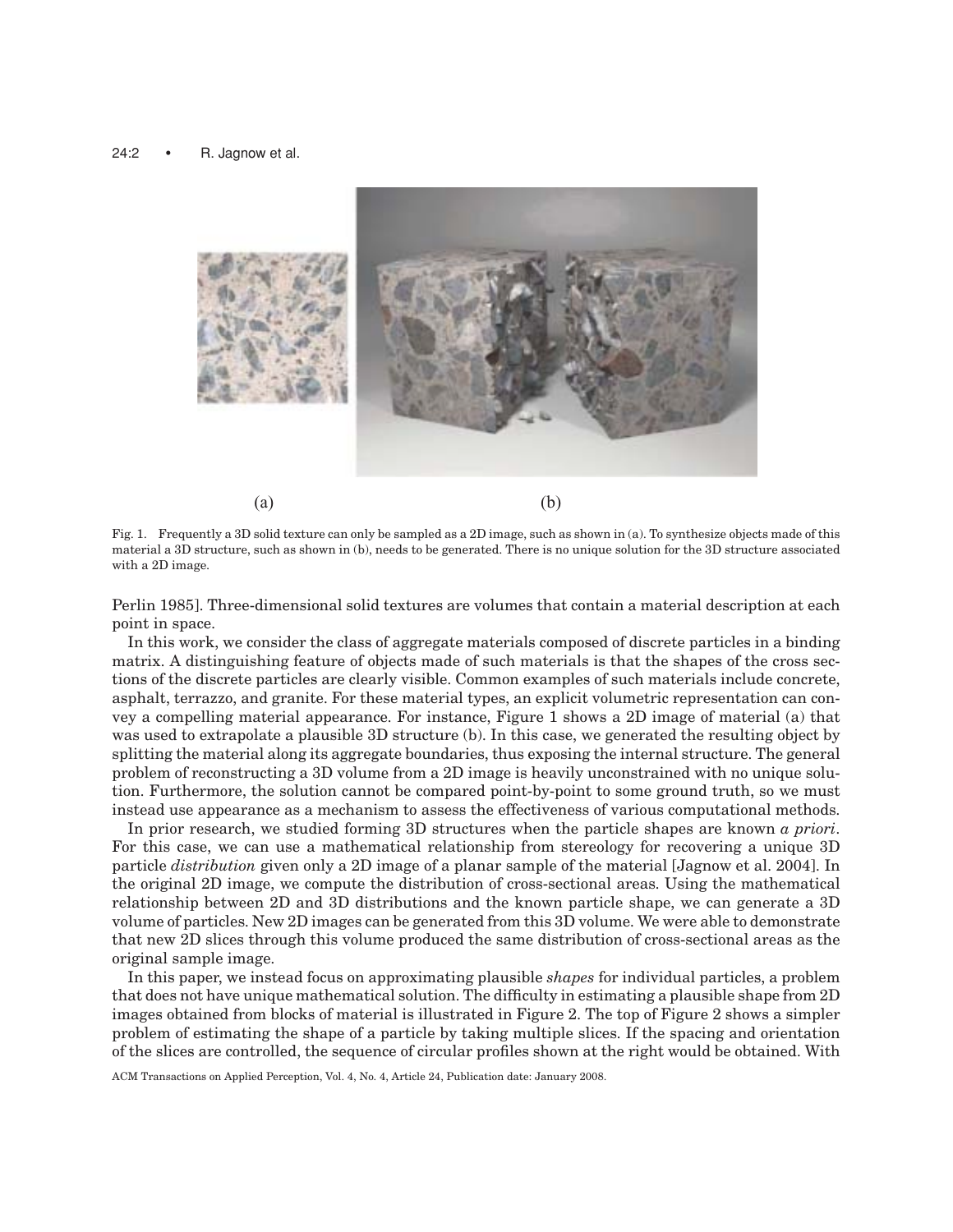

Fig. 2. The difficulty of estimating 3D shape from 2D images of slices depends on how much is known about the sampling process. The examples at top and bottom show a perspective view (left), top view (center), and section view (right) of planes slicing shapes. In the example at the top, the location and orientation of slices through a simple shape are known, generating profiles on the right that are relatively easy to link together to estimate 3D shape. In the example at the bottom, a single slice is obtained through many instances of the shape. Since the orientation and position of the shapes relative to the slice plane are unknown, it is not as clear how to connect the resulting 2D profiles to estimate the shape.

known slice planes, the points on all of the profiles can be located in a single 3D coordinate system as a "point cloud." By simply stitching together the profiles, we could estimate particle shape. More sophisticated algorithms for interpolating point clouds exist with geometric guarantees for the quality of the approximation of the original shape [Amenta et al. 2001].

The bottom of Figure 2 shows the more complicated problem of estimating the shape of particles in an aggregate material. We obtain a single slice, rather than a series of slices. The single slice passes through many instances of the particle and so produces many profiles in the single image. The particles are arbitrarily oriented and positioned relative to the slice plane, so we cannot easily stitch them together to make a shape estimate, in this case. Analogous to the distribution problem, we would like to find a relationship between the 2D shape of these profiles and the 3D shape. Unlike the distribution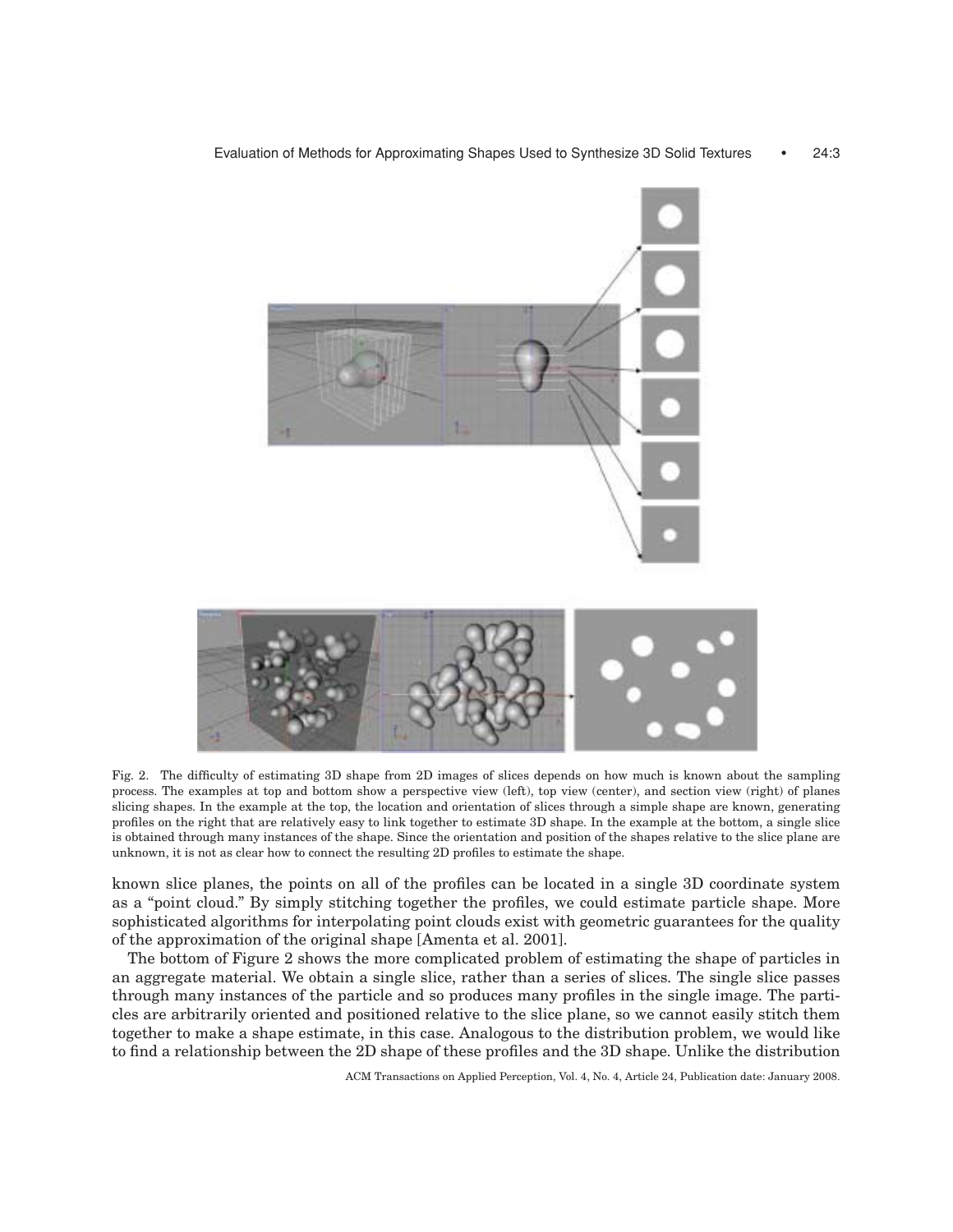#### 24:4 • R. Jagnow et al.

problem, there is no unique mathematical relationship that we can use. Also analogous to the distribution problem, we would like to be able to demonstrate that the shapes of the cross sections produced from the estimated 3D shape are the same as the shapes in the original sample. Unlike the distribution problem, there is no simple metric that we can rely on to measure if the 2D shapes are the same.

In this paper, we consider different algorithms for estimating the 3D particle shape from a 2D sample. In the absence of an established metric for comparing the similarity of the 2D cross sections derived from our 3D estimates to the 2D cross sections in the original sample, we evaluate our results from a psychophysical standpoint with perceptual experiments. Our objectives in this research are twofold. Our first and primary goal is to use direct observer evaluations to determine which algorithms are most effective for generating 3D particle shapes that exhibit 2D profiles with a comparable appearance to the input data. Our second objective is to assess how reliably simple numerical metrics serve as predictors of the psychophysical evaluation. If simple metrics can be found to predict the psychophysical evaluation, they could be used in further algorithm development in place of observer evaluations.

While the specific contribution of this work is the description and evaluation of a particular method for texture synthesis, at a more general level our contribution is the description of a problem in computer graphics that can *only* be addressed with perceptual principles and experiments. Unlike much recent work in applying perceptual principles to computer graphics rendering and modeling, we are not seeking an approximation to an image, model or animation that is perceived as identical to gold standard. For example, in modeling a shape, there are metrics from outside of psychophysics (mininum distance between surfaces) that can be used to assess how close an approximation of the shape is to a gold standard exact shape. It is possible to show that one shape approximation is more accurate than another using purely numerical metrics without psychophysics. Observer experiments are performed to relate the numerical metrics to their perceptual importance and refine the use of numerical metrics [Watson et al. 2001]. In another example, simulating visible light transfer, there are numerical metrics (difference in radiance estimated for a pixel) that can be used to assess how close an approximation of a lighting solution is to a gold standard exact solution. It is possible to show that one method for computing light transfer is better than another by showing that the radiances calculated are closer to the gold standard. Observer experiments are performed to relate numerical accuracy of radiance to its perceptual importance and refine the requirements for accuracy of light transfer for image synthesis [Martens and Myszkowski 1998]. In the case of generating solid textures, we are not attempting to approximate pixel by pixel identical images or identical shapes. We do not have an accepted numerical metric outside of psychophysics that can guide algorithms and allow us to determine that method A is better than method B. For solid texture synthesis we need psychophysical experiments and metrics both to evaluate algorithms and to establish numerical metrics that can be used in future algorithm development. In general, computer graphics algorithms for simulating the appearance of materials fall into this class.

Recently, there has been considerable work on texture synthesis for computer graphics [Turk 2001; Wei 2003; Ghazanfarpour and Dischler 1996; Dischler and Ghazanfarpour 1999; Wei and Levoy 2001; Zhang et al. 2003; Lefebvre and Poulin 2000]. Despite the fact that these computer graphics techniques do not produce textures that are identical to previous texture synthesis techniques, they have not been tested with psychophysical metrics or experiments. Texture synthesis techniques in computer graphics are evaluated with respect to computational efficiency and casual visual inspection. While texture similarity has been studied in great depth in the vision literature, texture synthesis applied to 3D objects for the generation of realistic images has not. A great deal of work in understanding perception of textures in the vision literature has concentrated on understanding textures in the abstract without context in order to understand basic visual mechanisms. The graphics texture synthesis problem differs in that whether textures are successful depends on context. If an image of fur is used as an example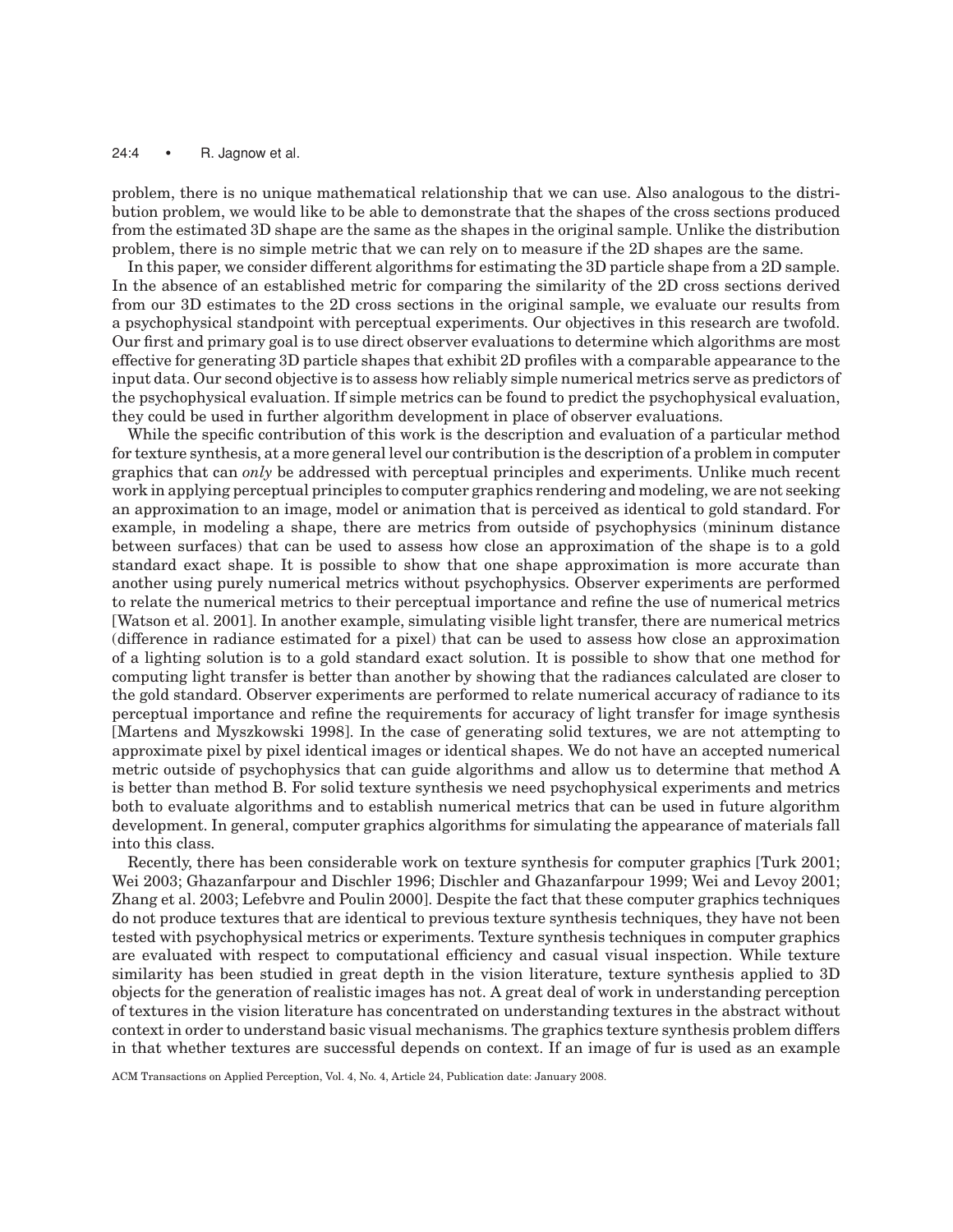input, the texture generated should look like fur, and should look like natural fur when applied to a 3D model of a dog or cat. More relevant to the work presented here, if an image of an aggregate material is used as example input, the texture generated should look like an aggregate. An object should look like it was shaped from the solid when the texture is applied, rather than looking like it was papered over with prints of an aggregate texture. To achieve these results, texture synthesis techniques in computer graphics often model physical processes, such as cutting through a 3D solid, rather than relying on purely artificial processes, such as adding and modifying signals of varying spatial frequency. The work presented here is a small step in the perceptual evaluation of texture synthesis as part of the simulation of material appearance for realistic 3D modeling.

Our primary goal in this paper is evaluating methods for estimating the 3D shapes of particles used in solid texture synthesis. In our experiments, we are interested in finding methods that are clearly superior or inferior. As a consequence, we have different requirements in our experimental methods as compared to prior work investigating fundamentals of human vision. For methods that clearly fail, we do not need to find precisely how poorly they perform by conducting extensive experiments. Furthermore, we can only test a finite number of cases for a type of input data for which there is no definitive test set that covers all possible problems. In the end, our results indicate trends, not precise measures of the quality of output for each algorithm for any possible input.

In the next section, we review relevant previous work in texture mapping, texture synthesis, shape estimation, and shape evaluation. We follow this with a description of four candidate methods for estimating particle shapes from their 2D profiles—spherical harmonics, constructive solid geometry, generalized cylinders, and morphed cylinders. Next, we describe the evaluation of the results of these methods using simple numerical metrics (total curvature and area to perimeter squared ratio) and by a study with human observers. We found that the simple numerical metrics were not successful in predicting the results of the observer study. In the observer study, we found that two of the methods, spherical harmonics and constructive solid geometry, always produced shapes that were easily distinguishable from shapes produced from a synthetic ground-truth model for some classes of particles. The other two methods were not significantly different from each other in their success when the results of all particle classes were combined. The morphed-cylinder method produced the greatest percentage of successful results when the floor of average results minus standard deviation is separately considered for each class of particle. We found that even the morphed cylinder method, however, did not produce results comparable to sampling the original synthetic ground truth volume, indicating that there is room for improvement in the shape estimation problem.

## 2. PREVIOUS WORK

This research builds on a variety of related work in the areas of computer graphics, computer vision, and *stereology*—the study of 3D structure from 2D samples developed in the fields of biology and material science [Hagwood 1990; Underwood 1970]. The most relevant research is described below.

## 2.1 2D versus 3D Texture Mapping

Texture mapping is used to add spatial variation to the appearance of a surface. The variation may be solely in color, but can also include variations in reflectance (e.g., diffuse versus specular). In Figure 3, we illustrate the 2D texture mapping process. Figure 3a shows an image of a sample pattern of brown squares on a white background, and a sample 3D object—a small dog. As shown in a, the image is mapped to the surface by identifying corresponding points in the 2D image and on the 3D object. Many possible correspondence schemes are possible and b shows some possible results for mapping this 2D image on the dog. The results in b would be consistent with stretching some thin material over the surface of the dog.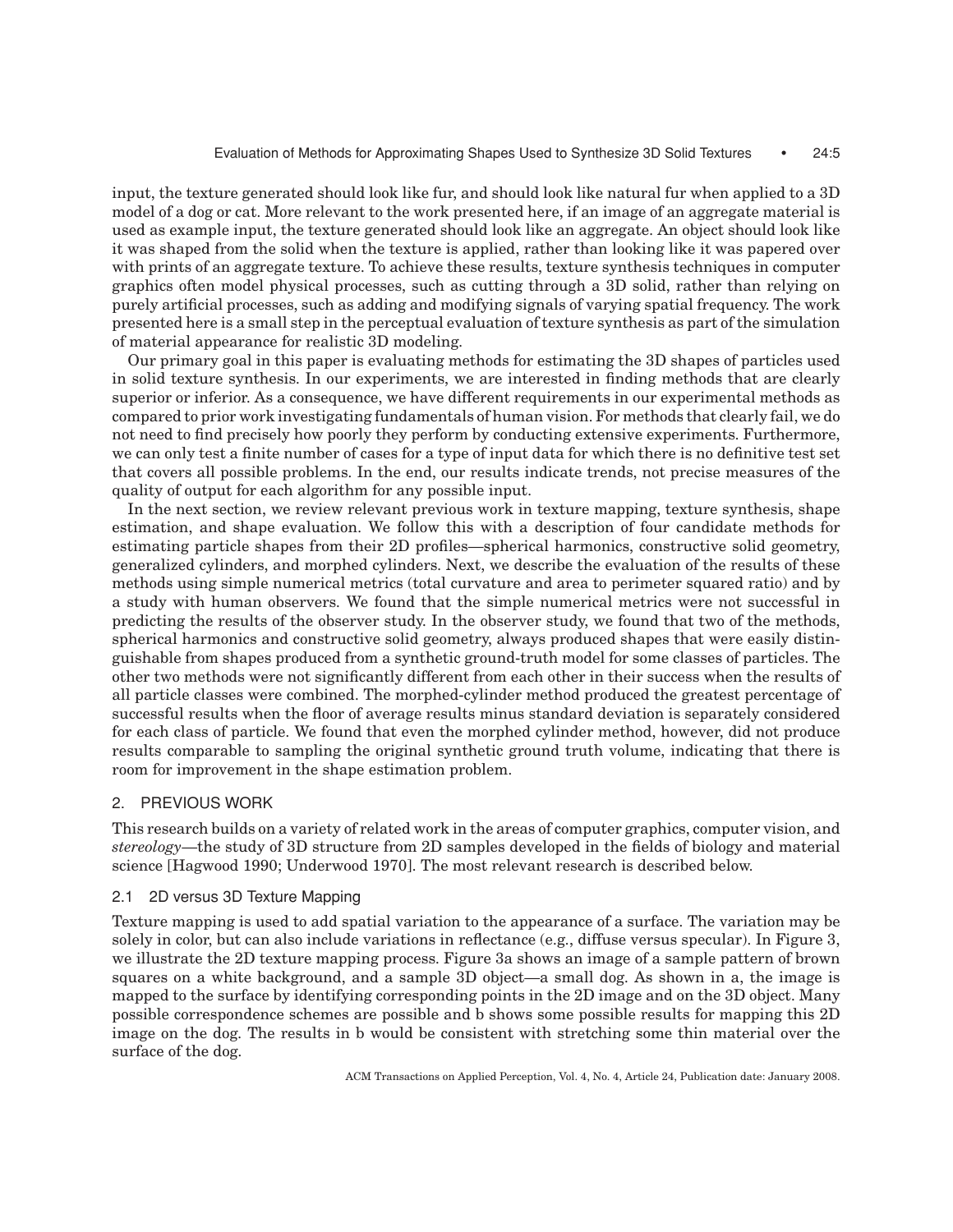# 24:6 • R. Jagnow et al.



Fig. 3. In 2D texture mapping, an image is assigned to a 3D object (a). The mapping is performed by establishing correspondences between locations on the 2D image and the 3D object. Many possible correspondences are possible, giving significantly different results (b).



Fig. 4. In 3D solid texture mapping a 3D structure is defined, (a), as a set of brown cubes encased in a white binder (binder not shown for clarity). The object is immersed in the structure and texture is assigned in (b) by intersecting the object with the structure.

A 3D solid texture map is a numerically defined volume in which every point in space has a material value defined either by interpolating between discrete values defined at lattice points, by a function of 3D position, or by packing sets of small geometric primitives into the volume (as illustrated in Figure 4). An extensive discussion of defining and representing 3D solid textures can be found in Ebert et al. [1994].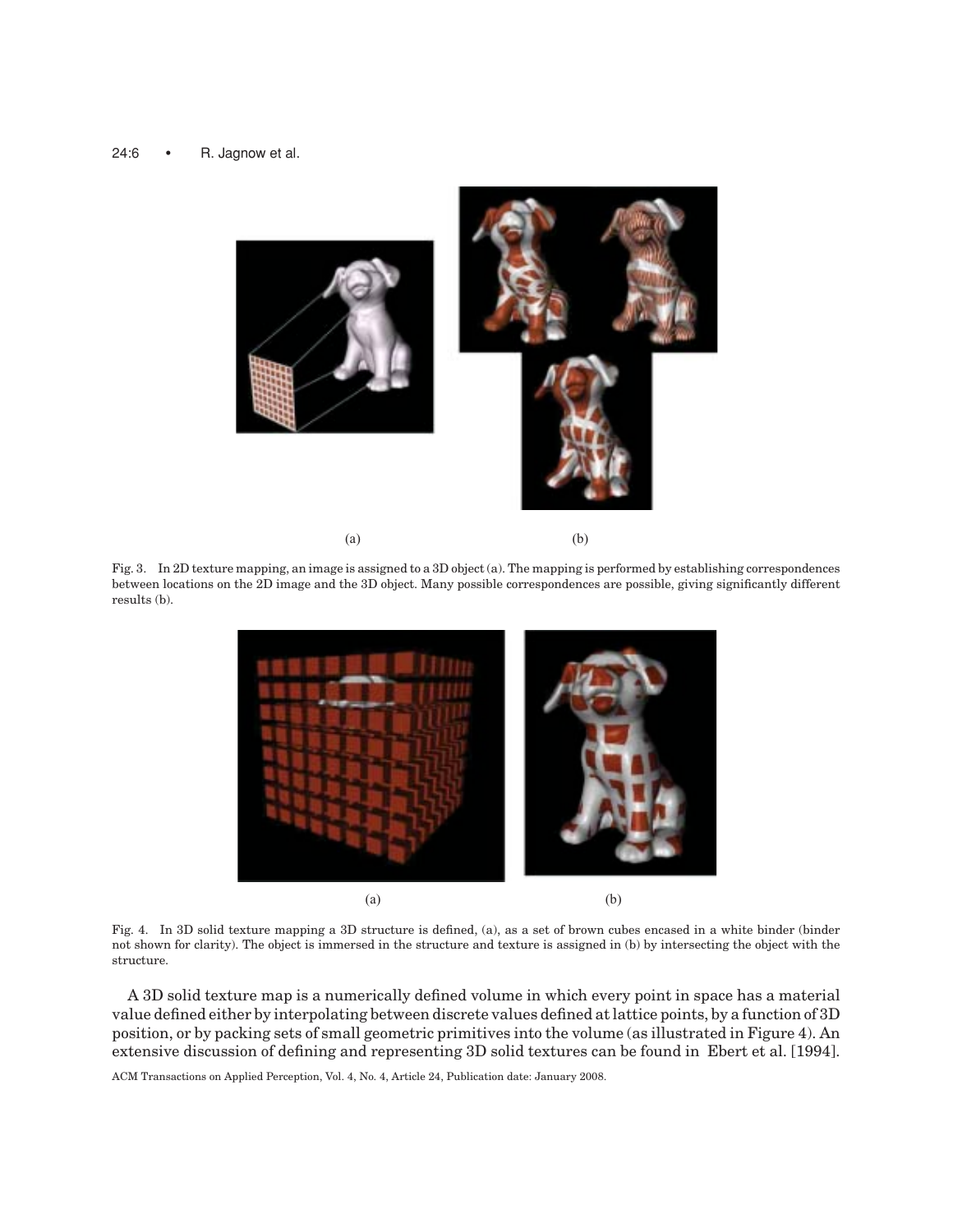Evaluation of Methods for Approximating Shapes Used to Synthesize 3D Solid Textures • 24:7



Fig. 5. Problems of texture continuity are often apparent at geometric seams when using 2D textures. These boxes appear as though they are wallpapered, as opposed to being cut out of solid materials.

In Figure 4, we illustrate the 3D solid texturing process. The brown and white image shown in Figure 3 could be interpreted as a slice of a material composed of an array of brown cubes embedded in a white binding material. In Figure 4a, we show the dog model embedded in the array of brown cubes with the white binding material hidden to expose the internal structure. The surface of the dog is then colored by finding the intersections of the dog with the array of cubes to produce b. Finding a 2D mapping that would produce the same result would be extremely difficult without an intermediate 3D representation.

In addition to properly applying the 2D image to curved shapes to avoid obvious distortions, a further problem with using 2D images to texture map even simple 3D objects is consistency, as illustrated in Figure 5. The cube at the left is mapped with 2D images of an aggregate and the cube at the right is mapped with 2D images of wood grain. Because of inconsistencies at the texture boundaries, the cubes appear to be wallpapered with the images rather than being carved out of solid materials. If the left cube were composed of a 3D aggregate, we would expect the images of particles at cube edges to be continued on adjoining faces. If the right cube were composed of wood, we would expect the images to demonstrate a consistent grain orientation.

Both 2D and 3D texture mapping are standard features in current modeling/rendering systems. To use these techniques though, the textures must be synthesized in some way to completely cover the object being designed.

## 2.2 Texture Synthesis

In a computer graphics modeling system, both 2D and 3D solid textures can be created by purely synthetic means. A user can specify functional parameters to procedurally generate texture of arbitrary spatial extent. Alternatively, textures can be synthesized from 2D photographs of real materials. For 2D textures, the major problem is generating textures of arbitrary size from example images. Substantial research over the past 10 years has resulted in numerous 2D texture synthesis algorithms to address this problem. Most of these algorithms fall into the categories either of methods that work by matching image statistics, e.g., Heeger and Bergen [1995] and De Bonet [1997] or by copying pixels or patches selected by probability sampling the example image, e.g., Efros and Leung [1999] and Efros and Freeman [2001]. Two-dimensional texture synthesis algorithms have been extended to apply them to the surfaces of geometric models [Turk 2001; Gorla et al. 2001] and to apply synthesis to 2D maps representing bidirectional textures [Tong et al. 2002]. These are only a few examples of recently developed techniques. A comprehensive review of 2D texture synthesis algorithms is outside the scope of this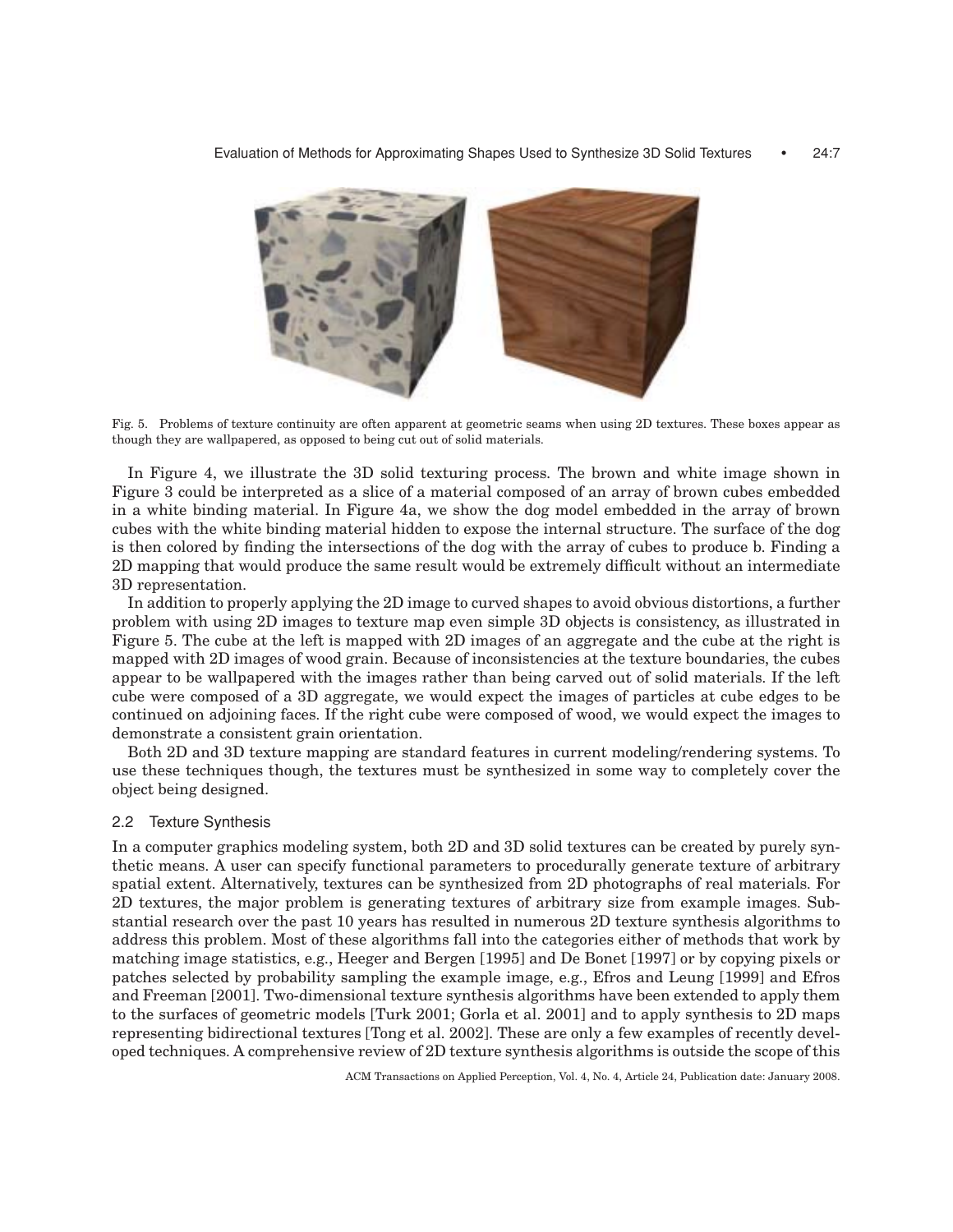### 24:8 • R. Jagnow et al.

paper. We note, however, that no perceptual evaluation of the large number of methods for synthesizing 2D textures on 3D shapes has been performed. The closest work is that of Kim et al. [2004], studying the effect of texture on the perception of hape. That work does not consider how well a synthesized texture on a 3D surface conveys the appearance of a corresponding 2D input.

Methods for 2D texture synthesis can readily be applied to 3D volumes, if data for 3D structure are available for the material to be modeled. However, unlike 2D image samples, which can be captured with any camera, sample 3D solid texture images must be obtained by imaging closely spaced slices through a real-world object or by reconstructed 3D volumes from measurements of *x* ray transmissions. Such 3D samples are not available for common materials to be used in computer graphics modeling systems. Instead, synthesis techniques need to be devised, which use only a 2D image of the 3D solid texture.

One common class of natural and man-made materials consists of discrete particles distributed in a binding medium, such as concrete, terrazzo, asphalt, or granite. An example image of one such material is shown in Figure 1a. A single 2D slice through an aggregate material can hint at the embedded particle shapes and their distribution, but the exact structure is unknown unless additional information is available *a priori*. For example, for the image used in Figure 3, the corresponding structure could have been long brown sticks rather than cubes, brown flakes, or some completely unrelated structure covered by a veneer.

In comparing the simple array of cubes in Figure 4 to the real aggregate imaged in Figure 1, we can observe that we need to estimate four things to synthesize a particular 3D structure:

- 1. The individual particle shapes
- 2. The spatial distribution of particles
- 3. The size distribution of particles
- 4. The color variations of particles and binder

In prior work [Jagnow et al. 2004], we considered estimating (2–4) given a 2D slice of the material and estimates of the particle shapes. For a given particle shape, the statistics of the distribution of particles in a 2D slice are determined by the 3D particle distribution. This relationship is mathematically invertible using techniques from stereology so that the statistics of the 3D distribution can be computed from the analysis of the 2D slices. We demonstrated that after particle size distributions are estimated, the particles can be spatially distributed using simulated annealing, and previous 2D texture synthesis algorithms can be adapted to produce color variations.

In this prior work, particle shapes were estimated by hand—a tedious and error-prone process. To have a completely automatic method, we need a reliable means to estimate the 3D particle shapes from the 2D slices observed in the sample images. Unlike the size distribution problem, there is not a mathematically unique solution for computing the 3D shape from the 2D slices.

#### 2.3 Particle Shape Estimation

The challenge of reconstructing 3D shape from 2D images is a common problem within both the graphics and computer vision communities. A number of specialized solutions have been presented, each targeted to particular data constraints. Many methods rely on 2D images of the 3D shape captured by a camera, rather than on scanning 2D slices taken through the shape. In the case where camera locations are known, Martin and Aggarwal [1983] developed a computational method for approximating the bounding volume of an object by intersecting extruded silhouettes of the object as seen from various viewpoints. The resulting shape is known as the *visual hull*. Matusik et al. [2000] adapted this approach to operate on dynamic scenes. In contrast, for our data, we typically do not have the convenience of a known correspondence between individual 2D profiles.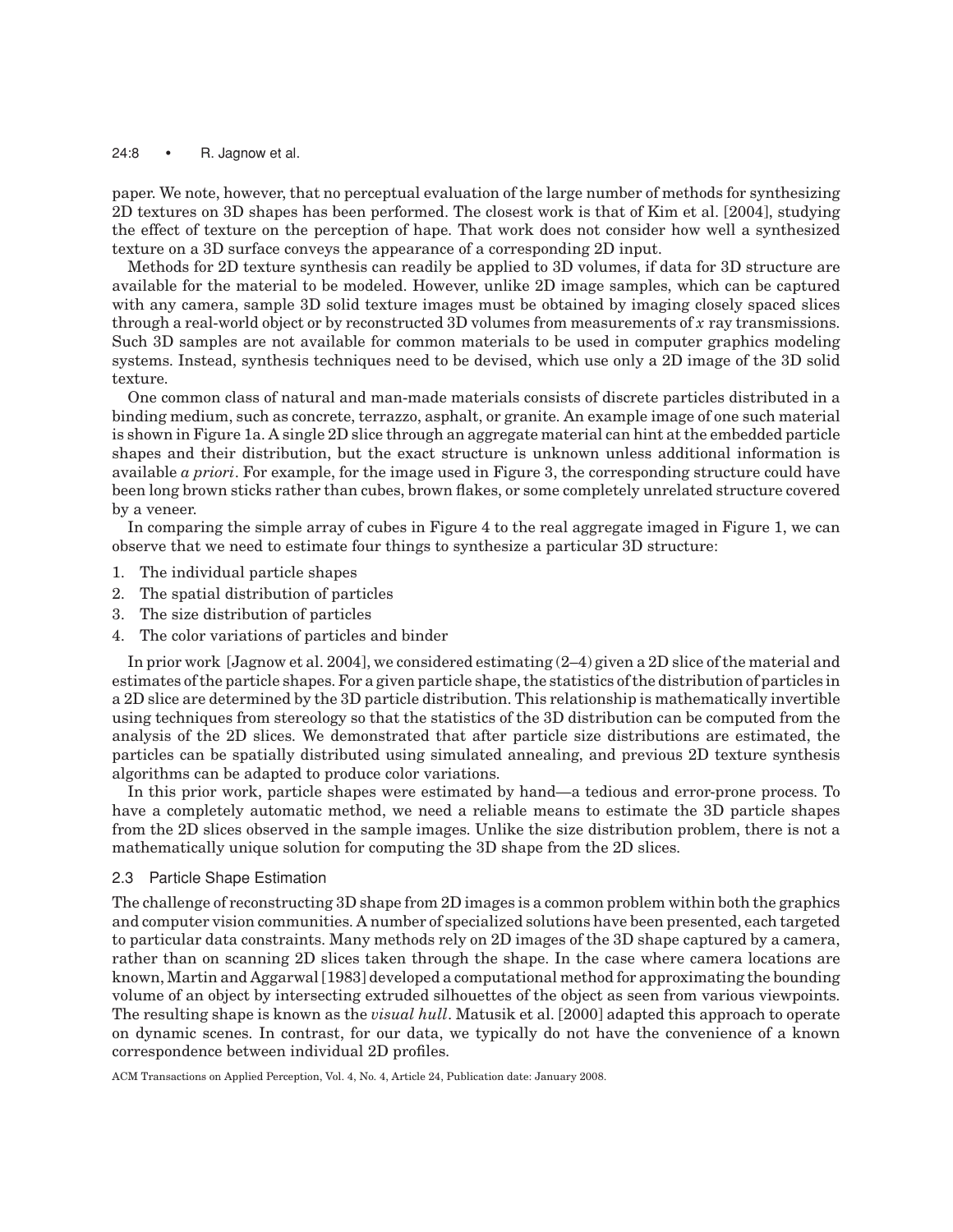When only a single profile is available, Igarashi et al. [1999] constrain the reconstruction problem by assuming that the 3D shape exhibits a circular profile along its chordal axis. However, this approach is suitable only for producing smooth, rounded surfaces.

Within the computer vision community, the generalized cone and generalized cylinder have long been recognized as effective primitives for shape representation because of their ability to express a wide variety of shapes with few parameters [Binford 1971; Marr and Nishihara 1978]. In the graphics community, Dischler and Ghazanfarpour [1999] used generalized cylinders to model discrete particle shapes embedded in macrostructured textures. However, the resulting shapes tend to exhibit unnatural symmetry that is often not present in the input data.

Particle shape estimation is also of great interest in the stereological community. In *histology*—the study of microscopic structures of plants or animals—the analysis of particle distribution and shape can be used to determine the presence of cancerous or precancerous cells [Keiding and Jensen 1972]. The spherical-deformation model is one of the most commonly used methods within the stereological community for estimating 3D shapes [Hobolth and Jensen 2002; Hobolth 2003]. However, this approach is often unsuitable for representing particles with sharp corners or distinct features.

Solid texture synthesis for aggregate materials was considered from a stereological perspective in our previous work [Jagnow et al. 2004]. In this prior work, particle shapes were approximated by manually editing nonuniform rational B-spline (NURBS) surfaces. We seek to accelerate this process by applying automated methods for extrapolating particle shapes.

### 2.4 2D Shape Perception

For the majority of the existing literature in shape approximation, the objective is to build an accurate geometric reconstruction of an existing 3D object. In contrast, for a single-input image with discrete, uncorrelated profiles, there is insufficient information for extrapolating an accurate 3D model—the problem is, by nature, heavily unconstrained. We cannot expect to reconstruct the identical 3D shapes that were present in the original material. A more appropriate objective is to approximate a particle shape that exhibits perceptually similar profiles to those seen in the input. To evaluate our methods, we need some way of quantifying the perceptual similarity of the results of various shape approximation algorithms.

To compare the similarity of profiles, a wide variety of metrics are available. For an extensive overview of such techniques, we refer the reader to the summary by Loncaric [1998]. Unfortunately, few existing 2D shape comparisons metrics are perceptually motivated. In an attempt to establish a relationship between computational shape similarity and human shape similarity, Scassellati et al. [1994] consider the use of algebraic moments, spline curve distances, cumulative turning angle, sign of curvature, and Hausdorff distance—all with limited success. The shape metrics that we consider here are motivated by prior research that has identified curvature as an important characteristic discerned by low-level human perceptual mechanisms [Dobbins et al. 1987; Or and Zucker 1989; Ben-Shahar et al. 2003]. Specifically, we compare profiles using metrics of total curvature magnitude [Gardner et al. 2004; Loncaric 1998] and area per square perimeter [Li et al. 2003], which is sometimes referred to as *circularity*, because of the fact that the metric yields a maximal value for circular shapes.

Simple metrics cannot be expected to reliably capture all psychophysical aspects of profile similarity, so direct human evaluation also plays an essential role in shape comparison. A number of authors have used direct psychophysical evaluation to assess visual fidelity [Meyer et al. 1986; Rushmeier et al. 2000; Pellacini et al. 2000; McNamara et al. 2000]. Of particular interest in this area is work by Watson et al. [2000, 2001], who rate the performance of automated metrics for predicting experimental results. The perceptual experiments described in their research measure *naming time*—the elapsed time from when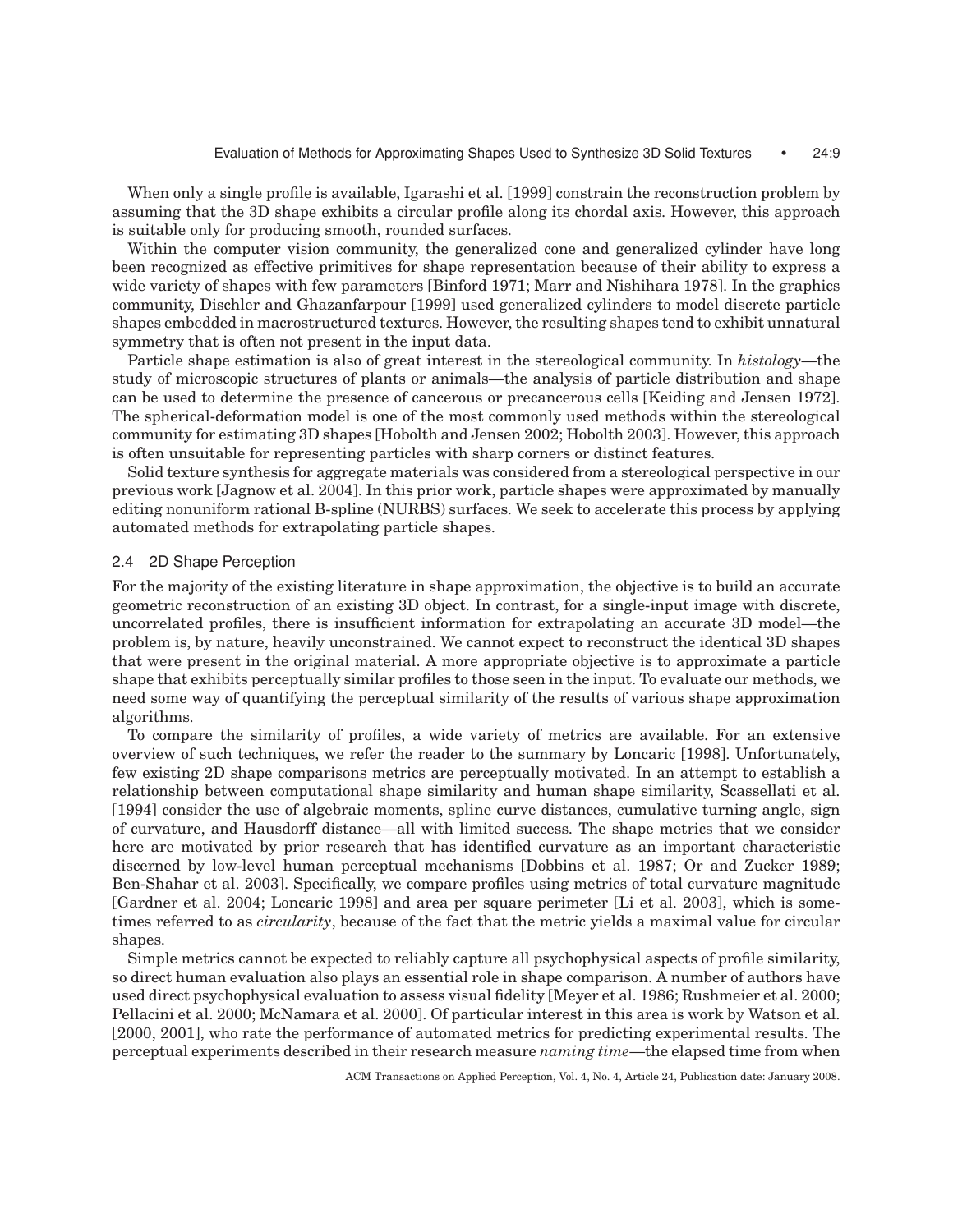## 24:10 • R. Jagnow et al.

| $\mu$ . The resultation measures |           |              |             |             |  |  |  |  |  |
|----------------------------------|-----------|--------------|-------------|-------------|--|--|--|--|--|
|                                  |           | Constructive |             | Morphed     |  |  |  |  |  |
|                                  | Spherical | Solid        | Generalized | Generalized |  |  |  |  |  |
| Method                           | Harmonics | Geometry     | Cylinder    | Cylinder    |  |  |  |  |  |
| Number of                        | 1 or more |              |             | 3 or more   |  |  |  |  |  |
| input profiles                   |           |              |             |             |  |  |  |  |  |
| Treatment of                     | Frequency | Orthogonal   | Orthogonal  | Orthogonal  |  |  |  |  |  |
| input profiles                   | data only | silhouettes  | slices      | slices      |  |  |  |  |  |

Table I. Summary of Input Parameters and Data Assumptions for Shape Approximation Methods

an object is shown to a subject until it is named. However, this metric is inappropriate for gauging the similarity of abstract shapes.

Martens and Myszkowski [1998] presented technique for evaluating the performance of perceptually motivated appearance metrics. In their psychophysical experiments, users were asked to numerically rank the visual similarity of image pairs. Unlike this previous work however, the images we create from estimated 3D solid textures are not expected to be identical. We cannot use image visible difference predictors, such as the model validated by Martens and Myszkowski.

Recently, Ledda et al. [2005] evaluated the performance of tone-mapping operators relative to viewing a high dynamic range image. This is similar to our task, in that this evaluation can only be performed by perceptual experiment. In their work, they have subjects observe three images at a time and perform paired comparisons. We use a similar approach for evaluating the quality of results of different particle estimation methods. However, unlike the work of Ledda et al., we do not present comparisons that record a direct preference between two estimation methods.

## 3. PARTICLE SHAPE ESTIMATION

Our goal is to use 2D shape profiles, such as those illustrated on the right of the lower series of images in Figure 2, and estimate a 3D shape. Our 3D shape estimation will be judged successful if 2D slices, through a volume populated by instances of the shape, produce 2D profiles that are similar to the profiles in the original sample. To estimate 3D shapes from the 2D profiles, we draw on previous methods discussed in Section 2.3 and develop alternative techniques extending previous work.

A single slice through an aggregate material can reveal any number of 2D profiles. Since each profile results from a slice through a different particle, there is insufficient information to reconstruct any single particle exactly. Without any *a priori* knowledge about the particles, we need to rely on limited assumptions about their shape.

The *spherical harmonics* and *generalized cylinder* models described below were introduced in prior publications; the *constructive solid geometry* and *morphed generalized cylinder* methods are our own contribution to the problem. A detailed comparison of all four algorithms is discussed in Section 4.

For all of the methods considered here, we assume that the particle shapes are genus zero—i.e., the surfaces are topologically equivalent to a sphere. Furthermore, it is reasonable to assume that the largest visible profiles result from slices near the center of the largest particles within the volume. Depending on the algorithm, one or more characteristic profiles are selected from an image and used as input. The profiles are chosen by hand and are expressed using a polygonal representation.

The methods differ in the number of profiles that are used as input and how the profiles are incorporated into a 3D shape, as summarized in Table I. For the spherical harmonics method, only the frequency information of the 2D curve is considered (i.e., the coeffiecients of a Fourier expansion of the curve expressed as a radius vector function), and the original input profiles are not preserved in slices through the synthesized particle shape. Any number of profiles can be used as input. For the results shown here, three curves are always used.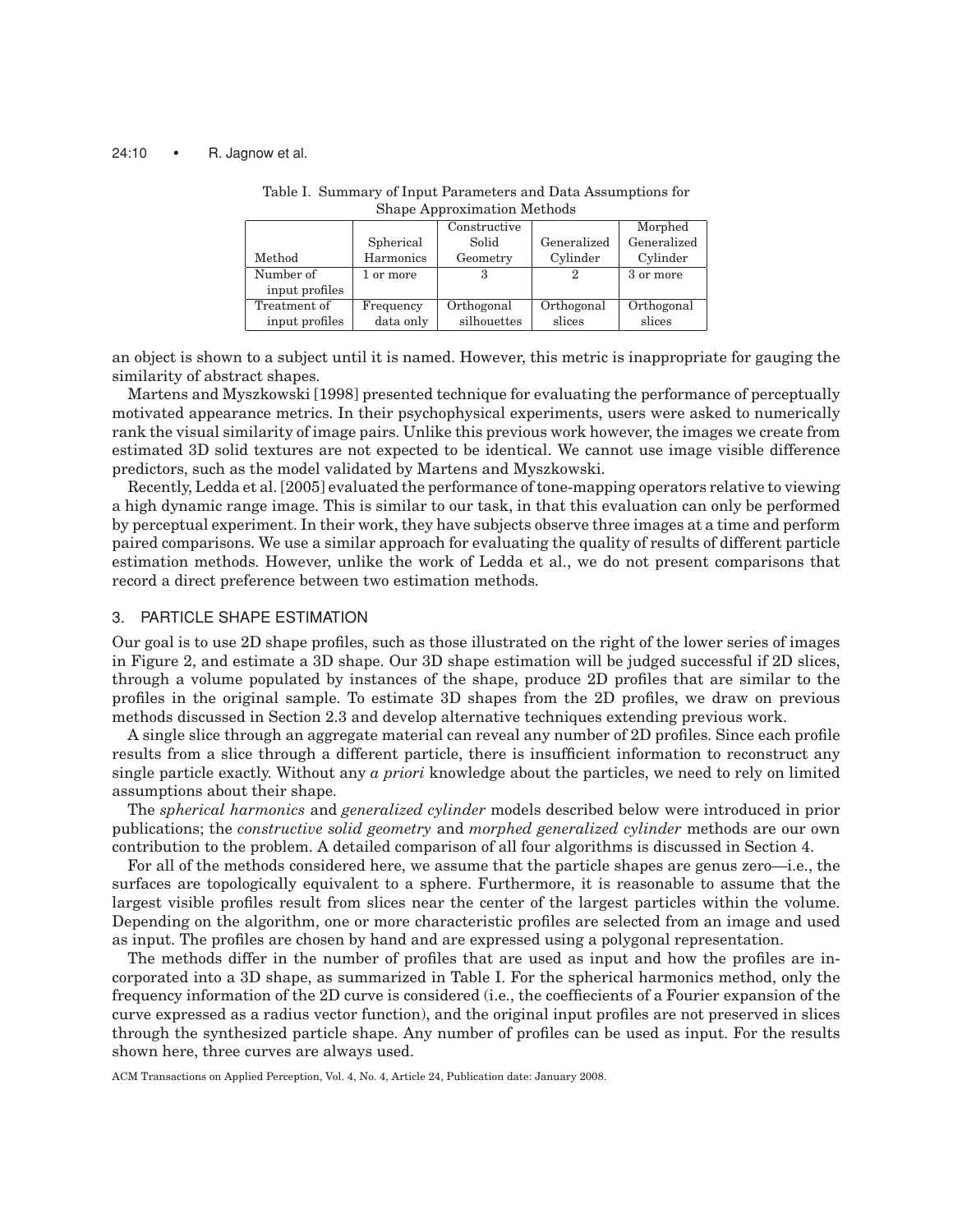The constructive solid geometry algorithm takes exactly three profiles as input. In this case, we assume that the profiles represent the silhouette of the object as seen from three orthogonal views. A geometric model is constructed in a manner that preserves the input profiles in the silhouette. However, the algorithm does not necessarily preserve the input curves in slices through the novel particle.

For the generalized cylinder approach, two input profiles are used. The first input curve and one-half of the second are incorporated directly into the geometry such that the they can be seen in slices through the resulting particle. The remaining half-profile is ignored.

Finally, for the morphed generalized cylinder method, three or more input profiles can be used. The examples shown here use exactly three inputs, which are preserved in the construction process such that the same three profiles can be seen in slices through the resulting geometric shape.

Each of these four methods will be discussed in greater detail in the following sections. Overall, we would expect that methods that use the greatest amount of data from the original sample would produce the best results. We would also expect that more sophisticated method used to interpolate or extrapolate the input would produce better results. We need experiments, however, to determine whether the number of profiles used has a significant impact, and whether more sophisticated methods improve results or produce unforseen noticeable artifacts.

#### 3.1 Spherical Deformation Models

A number of papers in both the graphics and stereological literature use spherical-deformation models as a foundation for representing particle shapes [Edvardson and Smedby 2002; Weistrand 2001; Hobolth and Jensen 2002; Hobolth 2003]. With these methods, each particle is modeled as a sphere that is deformed inward or outward from its center. Particles created with this technique are restricted to being *star-shaped*—i.e., all points on the surface are visible from a single point within the particle.

In two dimensions, star-shaped profiles can be expressed as a radius-vector function  $r(\theta)$ ,  $0 \le \theta < 2\pi$ , which indicates the distance from the center of the profile to its boundary in each radial direction  $\theta$ . This function can then be expressed as a Fourier series expansion,

$$
r(\theta) = \frac{b_0}{\sqrt{2\pi}} + \sum_{m=1}^{\infty} b_m^c \frac{1}{\sqrt{\pi}} \cos(m\theta) + \sum_{m=1}^{\infty} b_m^s \frac{1}{\sqrt{\pi}} \sin(m\theta)
$$

with the Fourier coefficients,

$$
b_0 = \int_0^{2\pi} r(\theta) \frac{1}{\sqrt{2\pi}} d\theta
$$
  
\n
$$
b_m^c = \int_0^{2\pi} r(\theta) \frac{1}{\sqrt{\pi}} \cos(m\theta) d\theta, \quad m \ge 1
$$
  
\n
$$
b_m^s = \int_0^{2\pi} r(\theta) \frac{1}{\sqrt{\pi}} \sin(m\theta) d\theta, \quad m \ge 1
$$

Similarly, in three dimensions, a star-shaped particle can be expressed as a spatial radius-vector function  $d(\theta, \phi)$ ,  $0 \leq \theta < 2\pi$ ,  $0 \leq \phi \leq \pi$ . This function indicates the distance from the center of the particle to its boundary in each polar direction  $(\theta, \phi)$ . Just as  $r(\theta)$  can be reexpressed as a Fourier series expansion,  $d(\theta, \phi)$  can be rewritten as a Fourier–Legendre series expansion

$$
d(\theta, \phi) = 1 + \sum_{n=1}^{\infty} \sum_{m=-n}^{n} a_n^m Y_n^m(\theta, \phi)
$$

where  $Y_n^m (n \geq 1, -n \leq m \leq n)$  are spherical harmonics.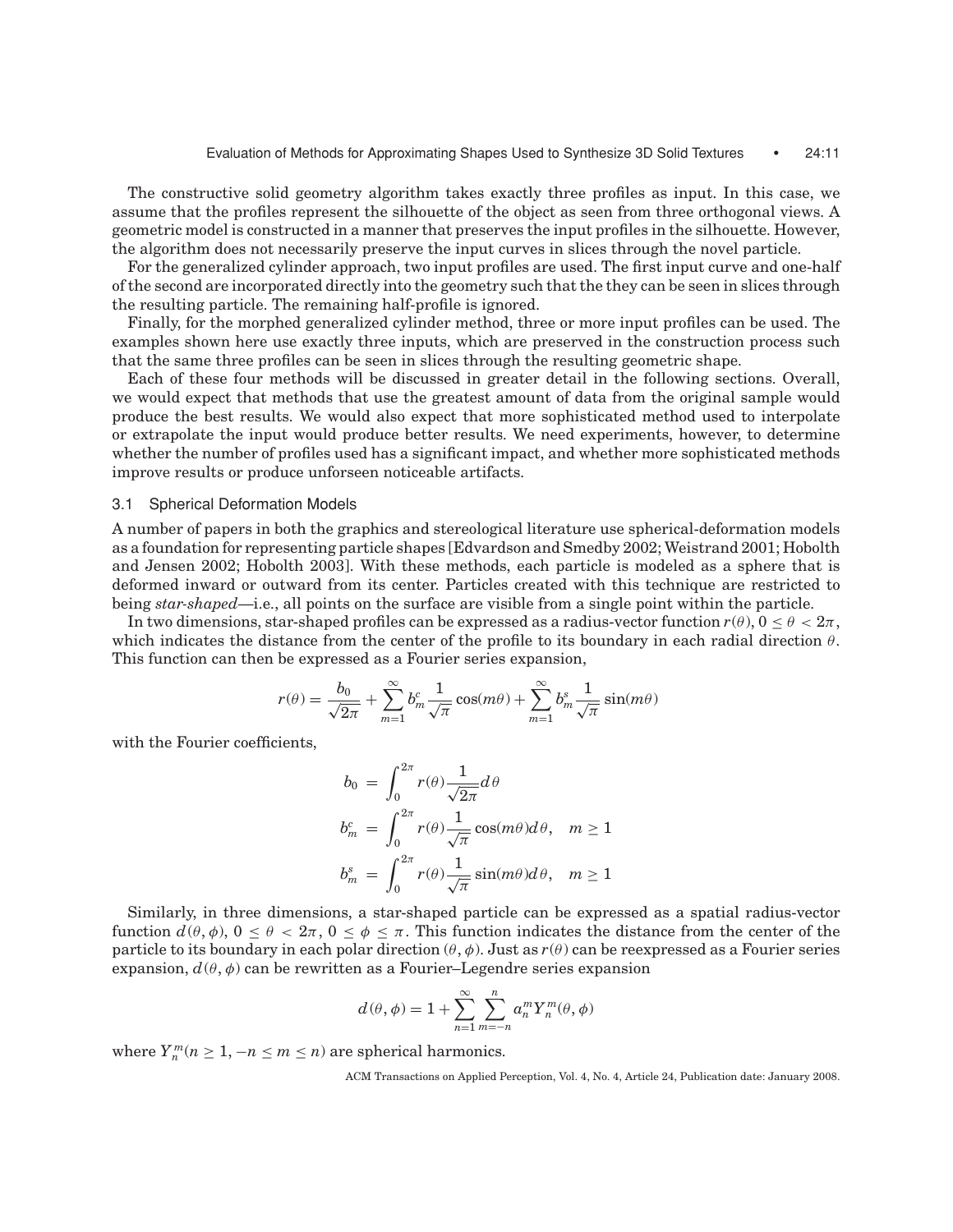### 24:12 • R. Jagnow et al.

Hobolth and Jensen create 3D particles based on 2D observations by relating the coefficients  $b_0$ ,  $b_m^s$ , and  $b_m^c$  of the 2D Fourier expansion to the coefficients  $a_n^m$  of the 3D Fourier–Legendre expansion [2002]. The 2D profile can be normalized via isotropic scaling such that  $b_0 = \sqrt{2\pi}$ . We assume that the remaining Fourier coefficients are distributed according to a Gaussian function with mean 0 and variance κ*m*:

$$
\kappa_m = \sum_{n=1}^N \frac{b_m^s + b_m^c}{2N}
$$

Likewise, the Fourier–Legendre coefficients  $a_n^m$  are assumed to exhibit a Gaussian distribution with mean 0 and variance  $\lambda_n$ . Hobolth and Jensen demonstrate that the coefficients  $a_1^m$  can be ignored, and the remaining variance values are related by the expression

$$
\kappa_m = \sum_{n=m}^{\infty} \frac{2n+1}{2} \frac{(n-m)!}{(n+m)!} P_n^m(0)^2 \lambda_n, \quad n \ge 2
$$

where  $P_n^m$  are the associated Legendre functions of the first kind.

After solving for the variances  $\lambda_n$ , Fourier–Legendre coefficients can be chosen according to the Gaussian distribution, resulting in particles that exhibit profiles with comparable frequencies to the input shape. It should be noted that any number of unique particles can be generated with the recovered variance values.

This approach for particle modeling is mathematically rigorous but is poorly suited for particles that exhibit sharp corners or distinct features. Coefficients of the Fourier–Legendre expansion are assumed to be mutually independent. This tends to eliminate the presence of sharp angles or other features that may characterize the input. Furthermore, Hobolth [2003] uses only ten expansion terms to approximate each shape, noting that the variance of the terms becomes excessively noisy after that point. For our results, we use 30 expansion terms, but still fail to capture the sharp features of the input profiles.

One inherent drawback of any spherical deformation method is the requirement that all resulting particles must be star-shaped. This constraint becomes increasingly problematic for long, slender particles with anisotropic shape characteristics.

### 3.2 Constructive Solid Geometry

If a static object is viewed from multiple calibrated viewpoints, then volume-carving methods can be used to approximate the geometry [Martin and Aggarwal 1983; Matusik et al. 2000]. In contrast, in a 2D sample of an aggregate material, only one slice through any individual particle can be seen. In order to constrain the reconstruction problem, we select three characteristic profiles, which we assume are silhouettes of a single target particle shape, projected orthographically onto three orthogonally oriented viewing planes. We align the three profiles using a heuristic to determine a likely correlation and then apply volume-carving techniques to yield an approximate 3D shape.

This approach makes extensive use of constructive solid geometry (CSG) modeling methods [Mortenson 1999]. The objective is to build a particle such that the orthographic projection of the 3D shape in the *x*, *y*, and *z* directions yields scaled versions of the three input profiles. The basic approach is to extrude each of the three input profiles and then arrange the three extruded volumes orthonormally. The CSG intersection of the volumes yields the particle. This process is shown in Figure 6.

In order to maintain the shape of the input profiles during the CSG intersection operation, the profiles must first be transformed such that their bounding boxes have the dimensions  $a \times b$ ,  $b \times c$ , and  $a \times c$  for some *a*, *b*, and *c*. In the first preparation step, each profile is rotated such that the profile's second-order moment is aligned with the *x*-axis. The three profiles are then sorted according to the aspect ratio of their bounding boxes. This sorting yields profiles  $c_0$ ,  $c_1$ , and  $c_2$ , with decreasing aspect ratio  $c_{ny}/c_{nx}$ ,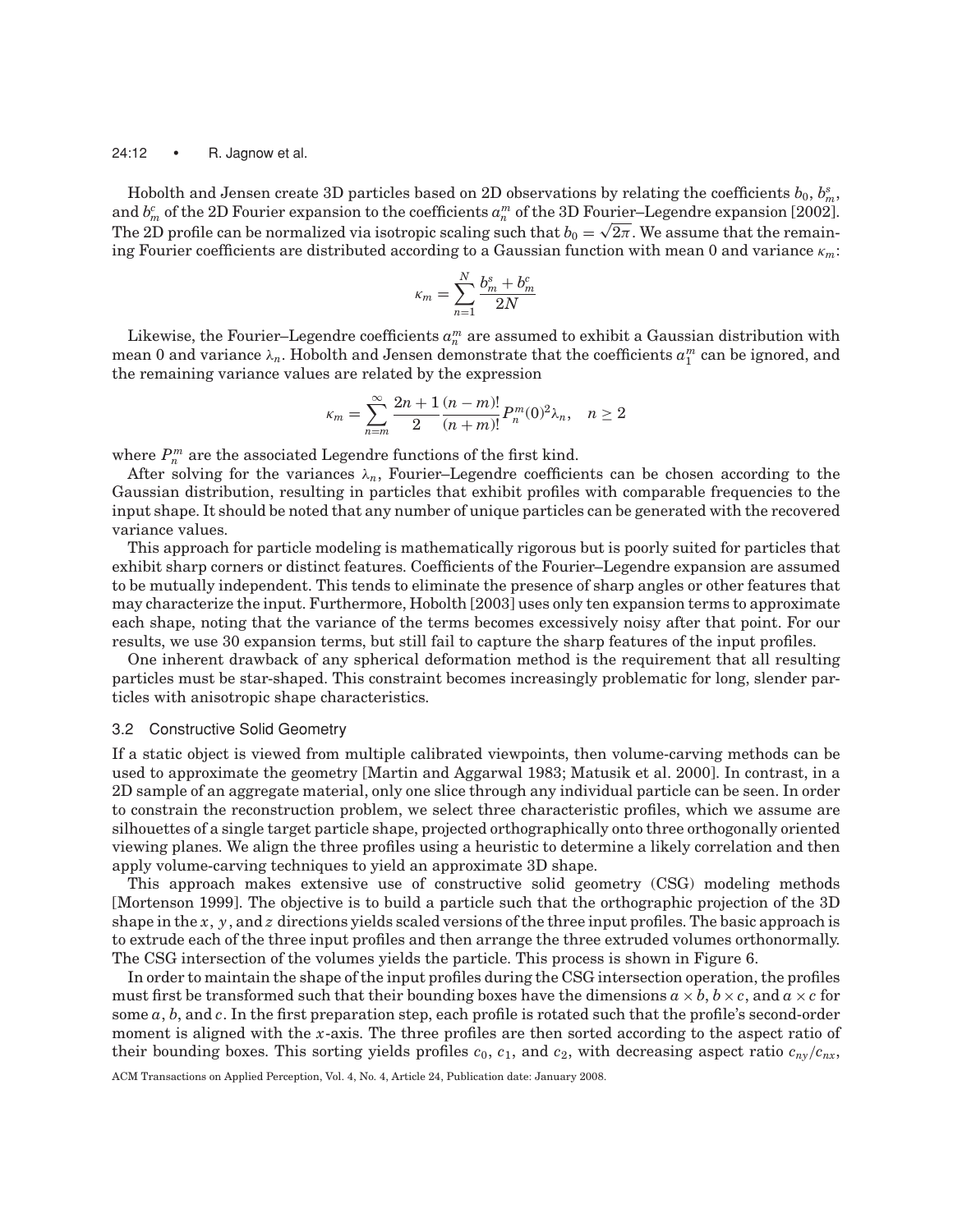

Fig. 6. Constructive solid geometry (CSG) method for particle construction. Input profiles (a) are extruded and arranged orthonormally (b). The CSG intersection of the three extruded solids (c) yields a plausible 3D particle shape.

where  $c_{nx}$  and  $c_{ny}$  are, respectively, the width and height of the bounding box of  $c_n$ . In order to minimize the change in aspect ratio of the input profiles, we select bounding box extents *a*, *b*, and *c* as follows:

$$
a = c_{0x}
$$
  
\n
$$
b = c_{0y}
$$
  
\n
$$
c = c_{0x}c_{2y}/c_{2x}
$$

Finally, we scale the profiles such that these dimension constraints are met, extrude each profile in the direction perpendicular to the image plane, and arrange the extruded volumes such that the bounding boxes are aligned, as shown in Figure 6b. The CSG intersection of the extruded volumes is guaranteed to exhibit the three input profiles when viewed orthographically, regardless of the convexity of the input shapes. However, this does not necessarily mean that the input profiles are preserved in slices through the novel particle.

The particles generated by this process tend to exhibit cross-sections that are perceptually similar to the input profiles, with the exception of a few long, slender shapes or hard corners that may be introduced by the process. It should be noted that at every point on the particle, the surface normal will be perpendicular to either the *x*, *y*, or *z* axis. This results in a faceted look that may make this modeling approach unsuitable for applications where the complete 3D particles are viewed directly.

#### 3.3 Generalized Cylinder Model

Dischler and Ghazanfarpour [1999] model macroscopic particles using a generalized cylinder method. The inputs to the algorithm are two representative particle profiles—a sweep curve *s* and a base curve *b*. The sweep curve is formed by cutting a profile in half along a vertical line that passes through its centroid. The other one-half of the profile is discarded.

Dischler and Ghazanfarpour choose to represent these two curves as radius-vector functions,  $s(\theta)$  and  $b(\theta)$ ,  $0 \le \theta \le 2\pi$ , which are expressed as interpolating cubic splines with 32 vertices at regularly spaced angular intervals. When using this representation, profile shapes are constrained to being star-shaped, as are novel particles generated by the method. To enable the algorithm to operate on a larger class of geometric inputs, we relax this constraint by instead expressing *s* and *b* parametrically as a function of *t*, where  $0 \le t \le 1$ :

$$
s(t) = \begin{bmatrix} x_s(t) \\ y_s(t) \end{bmatrix}
$$
 and 
$$
b(t) = \begin{bmatrix} x_b(t) \\ y_b(t) \end{bmatrix}
$$

Using the curves *s* and *b*, a 3D particle can be constructed by sweeping the curve *s* around the base profile *b* to form a generalized cylinder as shown in Figure 7. The axis of rotation is defined to be perpendicular to *b*, passing through its centroid. Curve *s* is then oriented perpendicular to curve *b* such that its endpoints lie on the axis of rotation and *s* is tangent to  $b(t)$  at  $t = 0$ . The particle shape is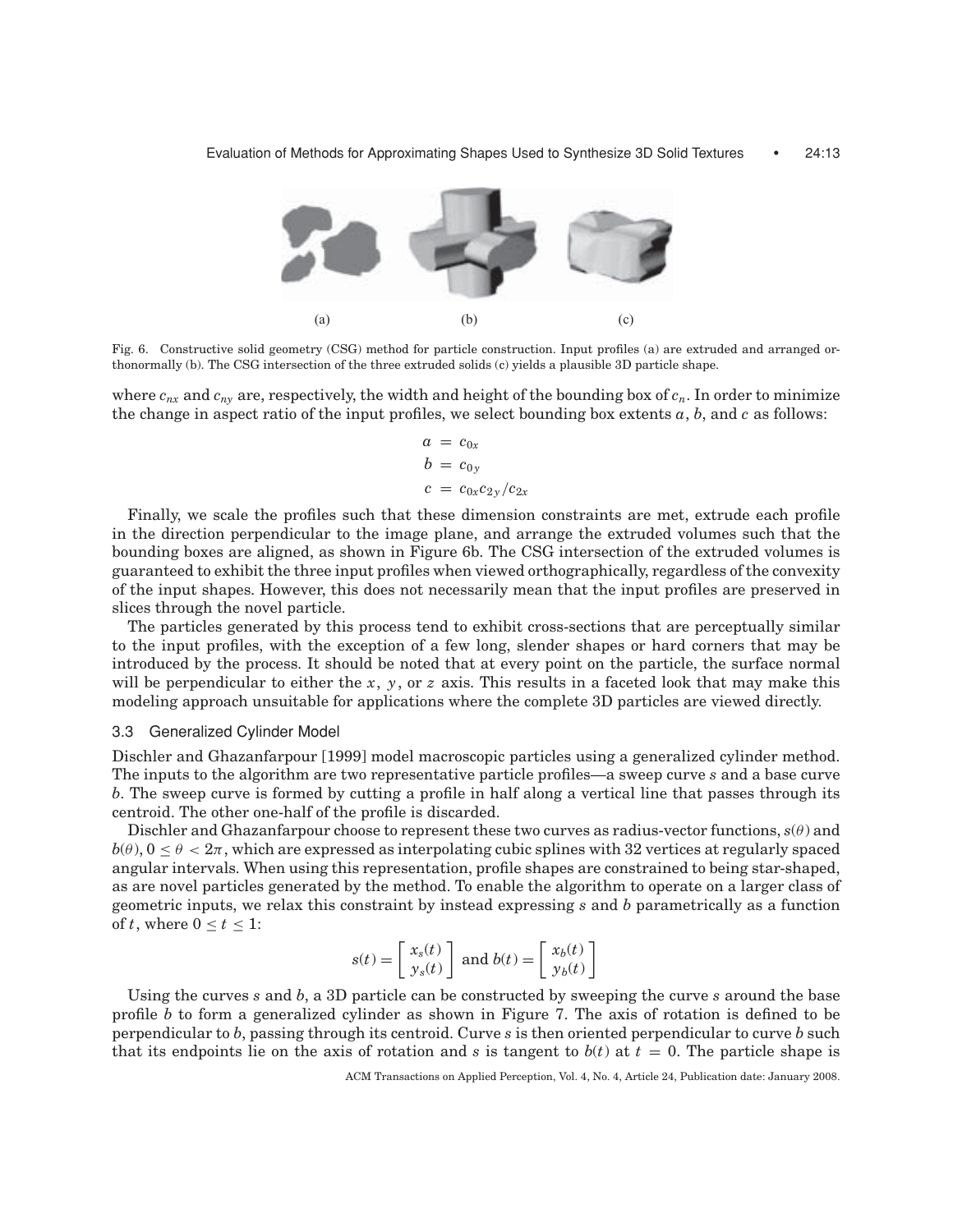## 24:14 • R. Jagnow et al.



Fig. 7. Generalized cylinder method for particle construction. The construction curves shown on the left are used to create the particle shape on the right.



Fig. 8. Example shapes created by the generalized cylinder method. The construction curves shown in the top row result in the particle shapes in the bottom row.

defined by the set of all points  $p(t_b, t_s)$ ,  $0 \le t_b < 1$  and  $0 \le t_s \le 1$ , such that

$$
p(t_b, t_s) = \left[\begin{array}{c} x_b(t_b) x_s(t_s) / \|b(0)\| \\ y_b(t_b) x_s(t_s) / \|b(0)\| \\ y_s(t_s) \end{array}\right]
$$

where the normalization term  $||b(0)||$  is used to ensure that curve *s* remains tangent to *b*.

Figure 8 shows some example particle shapes generated by the generalized cylinder algorithm. The process is intuitive and can be used to generate a variety of geometric shapes; however, the particles created by this method tend to have a synthetic appearance, as they exhibit clear symmetry around the axis of rotation.

## 3.4 Morphed Generalized Cylinder Model

The final particle generation algorithm that we consider is a novel approach introduced here. The method is motivated by the idea of establishing a set of orthogonally oriented wireframe constraints and then creating a naturally shaped particle that smoothly interpolates between the constraints. The particle is created in a manner similar to that described for the generalized cylinder method, with the exception that the generatrix curve is morphed from one constraint to the next as it is swept along the directrix, or base curve.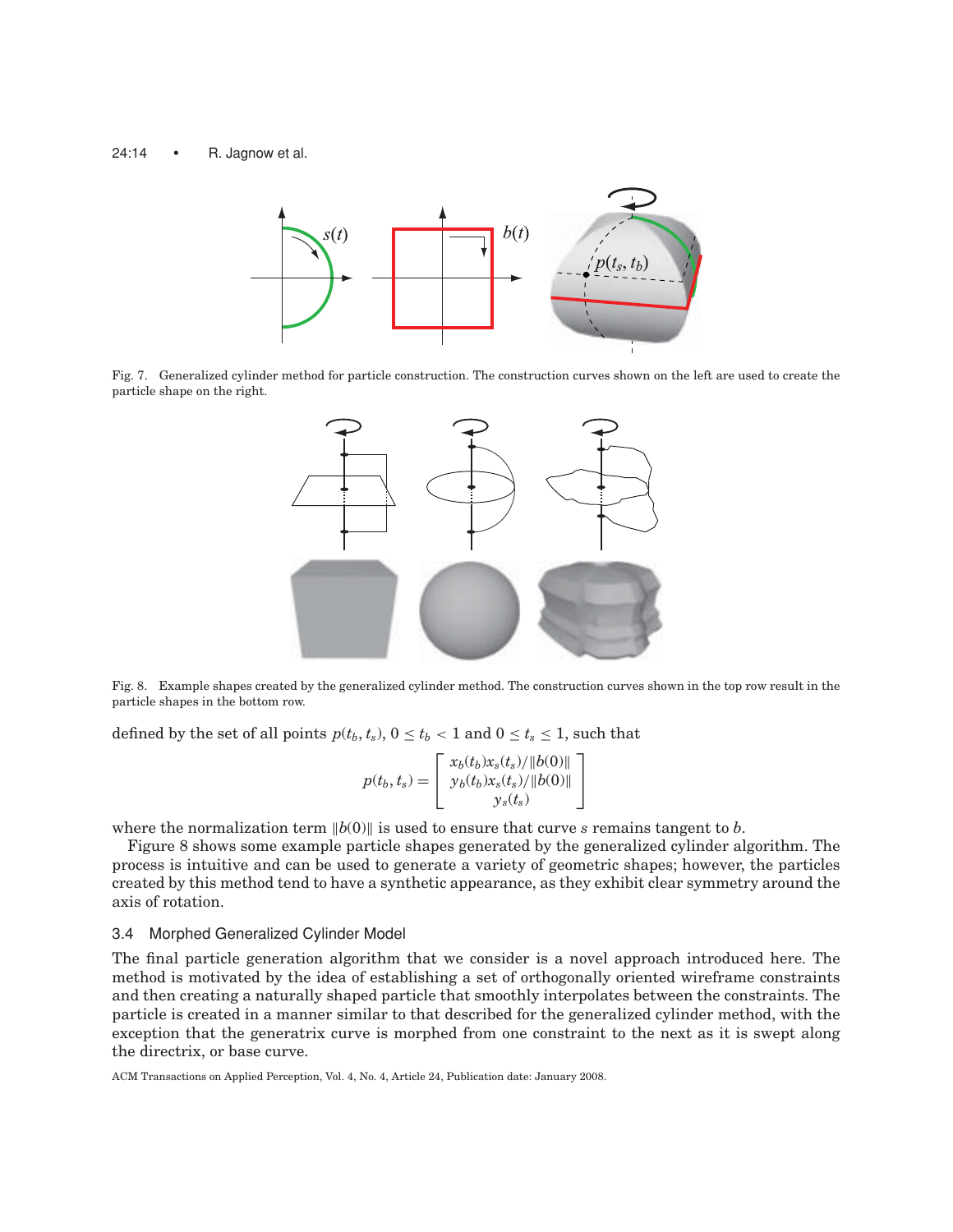

Fig. 9. Morphed generalized cylinder method for particle construction. The base curve (red) and morph curves (green and blue) result in the shape shown at the right.

To begin, the input profiles are reoriented and sorted as indicated in Section 3.2. As described in the previous section, the base profile *b*—shown in red in Figure 9—is used as the directrix. The remaining curves, which we will refer to as morph curves, collectively take the place of the sweep curve *s* used in the generalized cylinder algorithm. If *n* total profiles are used as input, then morph profiles  $m_0$ through *mn*−<sup>2</sup> are oriented perpendicular to the base curve, with equal angular spacing around the axis of rotation. For the examples shown in this research, three total curves are used, and the profile with the aspect ratio closest to one is selected as the base curve. However, it should be noted that different particle shapes can be generated either by using a different number of input curves or by considering alternate permutations of the input profiles.

The next step is to scale each profile to guarantee intersections at the black points shown in Figure 9. Meeting these constraints can be a difficult task if profiles are modified with uniform linear transformations. The algorithm does not restrict the profiles to be star-shaped, so the optimization space can be discontinuous and arbitrarily poorly behaved. Instead, we choose to meet the constraints by cutting the morph profiles at each point where we expect two profile curves to meet. We then scale each region of the profile independently.

To ensure that each morph curve lies tangent to the base curve, morph profiles are scaled inward or outward from the axis of rotation. Next, we scale the curves along the axis of rotation to ensure a common intersection at the poles.

In order to apply the morphed generalized cylinder algorithm, we need to establish a parameterization that allows for interpolation between successive morph curves. We have chosen to parameterize each profile according its normalized arc length [Verth and Bishop 2004].

The cumulative length along a curve  $s(t) = [x(t), y(t)]^T$ ,  $0 \le t \le 1$  can be expressed as follows:

$$
l(t) = \int_0^t \sqrt{x^2(t) + y^2(t)}dt
$$

To reparameterize the curve by its normalized arc length, we create a new expression  $s_R(t)$  such that

$$
s_R(t) = s(l^{-1}(l(1)t))
$$

noting that *l*(1) is the total length of curve *s*. For the remainder of this section, we will assume that all curves have been reparameterized according to their arc length.

To demonstrate the construction process, we consider, without loss of generality, the region of the surface enclosed by three curves—morph curves  $m_0(t)$  and  $m_1(t)$  and a portion of the base curve  $b(t)$ , as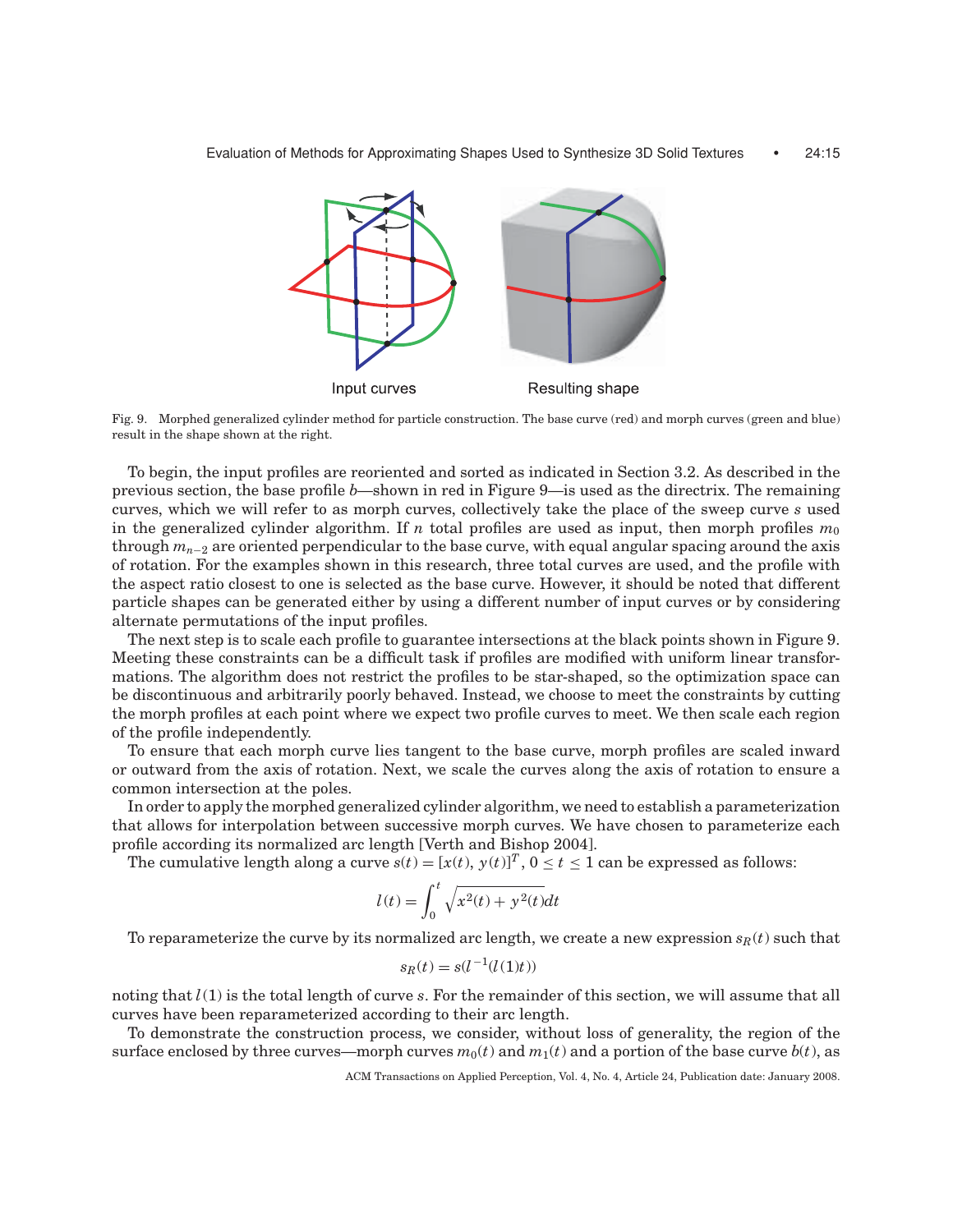

Fig. 10. Construction process for the morphed generalized cylinder method. The construction curves shown on the left define the portion of the particle shape shown on the right.

shown in Figure 10. We express the three curves parametrically, parameterized according to their arc length, such that for each curve region,  $0 \le t \le 1$ :

$$
m_0(t) = \begin{bmatrix} x_0(t) \\ y_0(t) \end{bmatrix}, m_1(t) = \begin{bmatrix} x_1(t) \\ y_1(t) \end{bmatrix} \text{ and } b(t) = \begin{bmatrix} x_b(t) \\ y_b(t) \end{bmatrix}
$$

The morphed generalized cylinder algorithm creates a 3D particle by interpolating the shape of the morph profiles. We use the morph curve, *m*, as the generatrix as it is swept along the directrix, or base curve, *b*.

At an intermediate position  $t_b$  between morph curves  $m_0(t)$  and  $m_1(t)$ , we linearly interpolate to define the morph curve,

$$
m(t_b, t) = \begin{bmatrix} x_m(t_b, t) \\ y_m(t_b, t) \end{bmatrix} = (1 - t_b) m_0(t) + t_b m_1(t)
$$

With the help of this expression, we can define our desired surface as the collection of all points  $p(t_b, t_m)$ ,  $0 \le t_b \le 1$  and  $0 \le t_m \le 1$ , such that

$$
p(t_b, t_m) = \begin{bmatrix} x_b(t_b) x_m(t_b, t_m) / ||m(t_b, 1)|| \\ y_b(t_b) x_m(t_b, t_m) / ||m(t_b, 1)|| \\ y_m(t_b, t_m) \end{bmatrix}
$$
(1)

By interpolating the profiles individually over each region enclosed by three curves, we are able to guarantee that all of the initial constraints are met precisely. The normalization term  $\|m(t_b, 1)\|$  in Eq. (1) is necessary for enforcing this condition. An example shape generated by this process is shown on the right side of Figure 9.

## 4. ALGORITHM COMPARISON

All of the methods described in the previous section produce 3D shapes from 2D profiles and could be used to approximate a 3D solid texture. We developed the CSG and morphed generalized cylinder techniques in the belief that they would better approximate a wide range of shapes. To evaluate the relative performance of each of the four proposed algorithms, we consider the use of automated comparison metrics based on perceptually motivated criteria, as well as a user study in which participants attempt to discriminate between original and synthetic shape data. Our hypothesis was that simple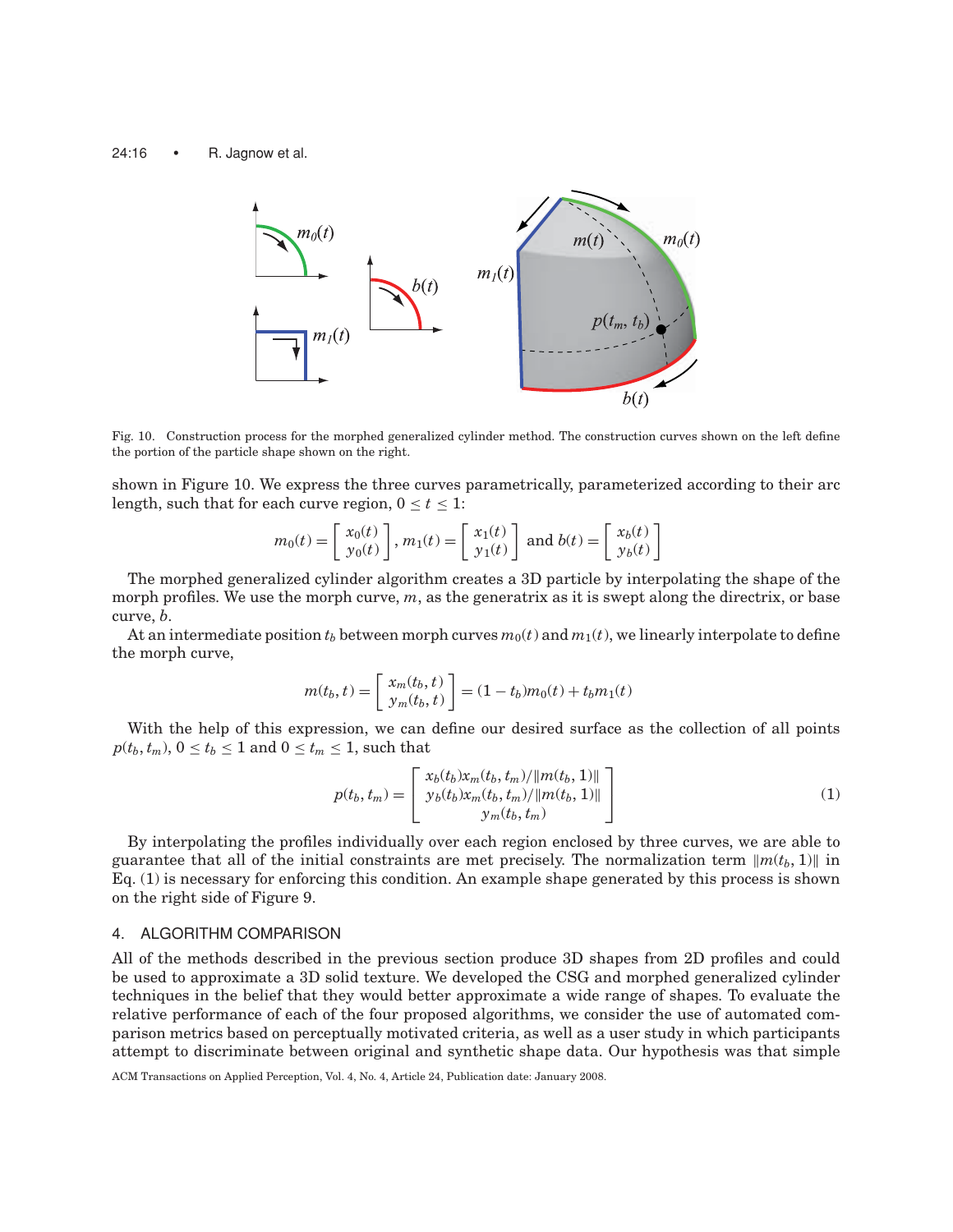

Evaluation of Methods for Approximating Shapes Used to Synthesize 3D Solid Textures • 24:17

Fig. 11. In the left column are the four scanned particle shapes used as the inputs to the shape approximation algorithms. To the right are the decoy particle shapes created by each of the four particle approximation methods.

2D shape metrics would be adequate to evaluate the relative performance of the various algorithms. If the automated shape metrics were successful, they would be easy to use in the evaluation of further refinements of our shape-estimation algorithms.

The particle shapes used as a basis for comparison were obtained from 3D scans of four different rocks that were deliberately selected to span a wide variety of input appearances. The *smooth* particle is a rounded, convex surface. The *elongated* shape is more elliptical with a few sharp edges. The *faceted* model is nearly convex and exhibits a number of sharp edges. Finally, the *complex* model is highly nonconvex and is the only one of the four meshes that is not star-shaped.

Each particle was approximated with each of the four reconstruction methods, resulting in a total of 20 particle shapes, including the originals. The input to the algorithms came from three orthogonally oriented profiles taken from the original particles. The orthonormal basis was selected to correspond approximately with each particle's first and second moments of inertia. Each of the 20 polygon meshes was scaled uniformly to insure that all particles have the same volume. Figure 11 shows the original particle shapes and the decoy particles generated by each algorithm. Randomly selected central slices through each particle are shown in Figure 12.

## 4.1 Automated Performance Evaluation

For the purposes of this research, it is important that the synthetic particle shapes have a plausible appearance and that the particles yield profiles that are perceptually similar to the example data. Thus,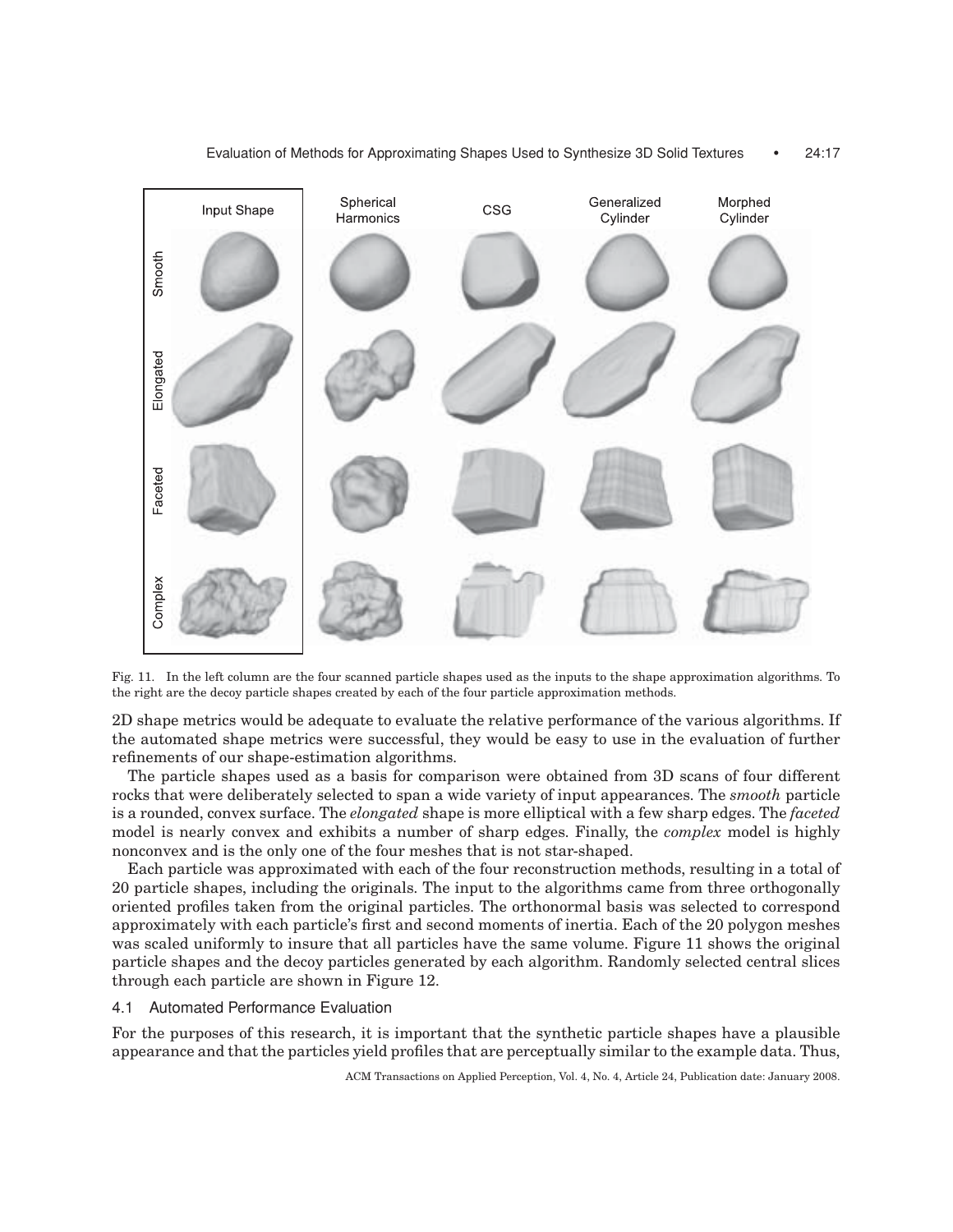



Fig. 12. This table shows randomly selected central profiles for each original and synthesized particle shape. Profiles that we judged to be poorly matched to the original data are highlighted in color. Red profiles are overly curved or blobby, yellow profiles exhibit excessively sharp corners, and green profiles show symmetry that is not present in the original data.

we choose to evaluate the resulting particle shapes based on metrics that are motivated by human perception. Curvature in two dimensions is theorized to be an important characteristic identified by low-level human perceptual mechanisms [Dobbins et al. 1987; Or and Zucker 1989; Ben-Shahar et al. 2003]. The two metrics that we consider here are the total curvature magnitude of a profile and the measure of area per perimeter squared, also known as circularity [Gardner et al. 2004; Loncaric 1998; Li et al. 2003]. Each is an indicator of the visual complexity of a curve.

The total curvature magnitude is computed by summing the absolute value of the change in angle at each point along the curve. If the profile is convex, then this value sums to  $2\pi$ . Higher values indicate a higher degree of shape concavity. The circularity metric can range from a value of zero for degenerate shapes with zero area to a maximum of  $1/4\pi$ , which can only be achieved by a perfect circle.

To produce the values shown in Figure 13, we created a utility that sliced through each particle 10,000 times at uniformly distributed random orientations. We applied the automated metrics to the profiles and averaged the resulting values.

For the two graphs in the top row, the particles were always sliced through their center of mass. This yields profiles with relatively uniform statistics but fails to capture anomalous appearance characteristics that may occur at slices that are more distant from the particle center.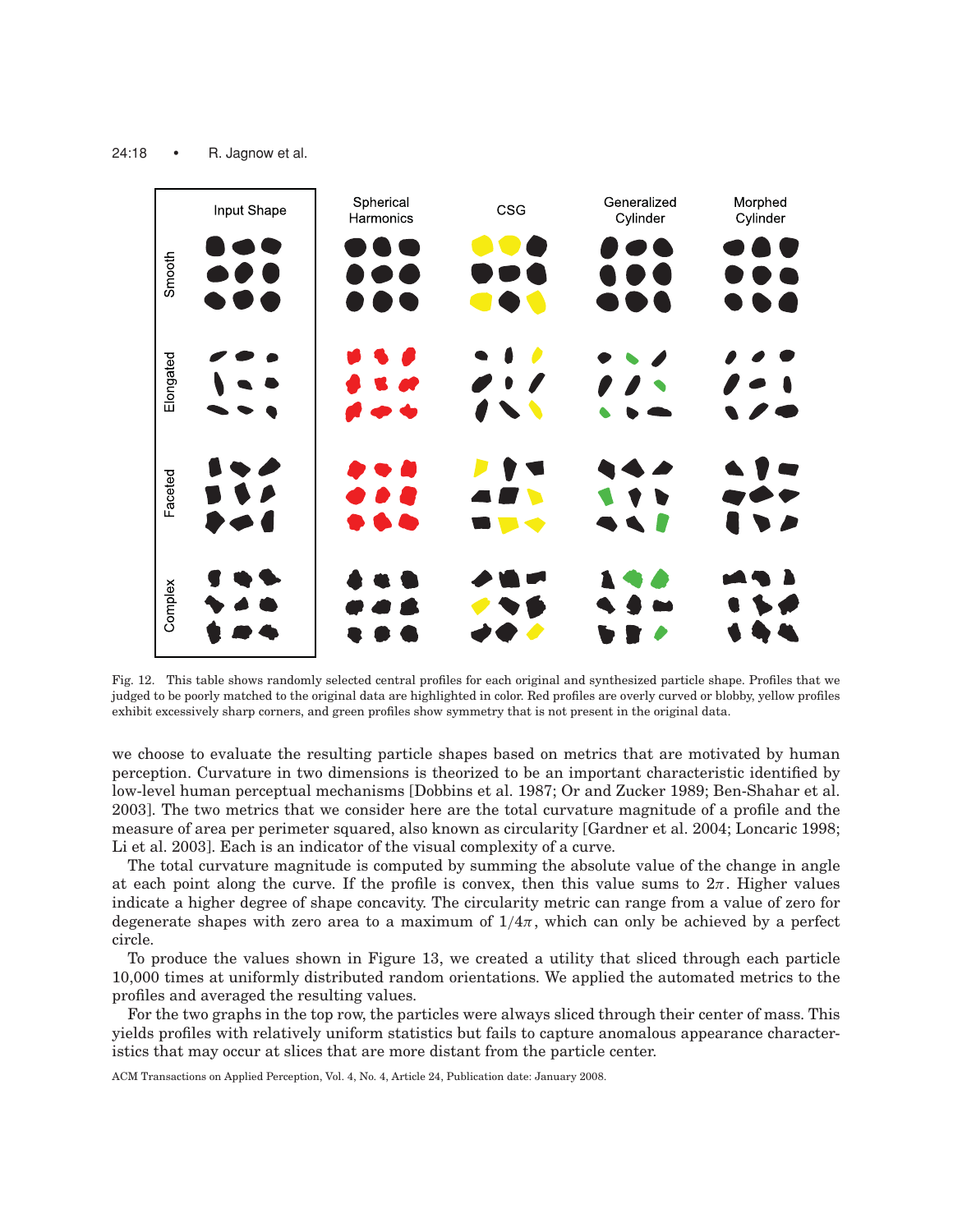

Fig. 13. Original and synthetic particle shapes are compared via two measures of 2D visual complexity: total curvature and area/perimeter<sup>2</sup>. These charts show the mean and standard deviation values obtained from  $10,000$  random slices through each particle shape. The top row shows values obtained from slices passing through the center of the particles. In the second row, slices are randomly selected.

In the second row, the values were obtained by slicing particles at both a random orientation and a random offset from the particle's center of mass. The values obtained in this manner statistically represent the profiles that are visible in a slice through a volume of particles embedded in an opaque medium, much like the image shown in Figure 1a. As expected, these profiles exhibit a greater diversity of appearances, resulting in higher standard deviation values.

To analyze the significance of these results, we apply analysis of variance (ANOVA). For all of the datasets considered, we set a threshold of significance at  $p < 0.01$ . Our first concern is whether the measures we used were sensitive to the different particle shapes. Second, we wish to see if they reveal differences in the particle estimation methods. For each of the four charts in Figure 13, a two-way analysis of variance (ANOVA) reveals a significant dependence on shape and choice of algorithm (*p* < 0.001) and also indicates significant interaction between the two factors ( $p < 0.001$ ).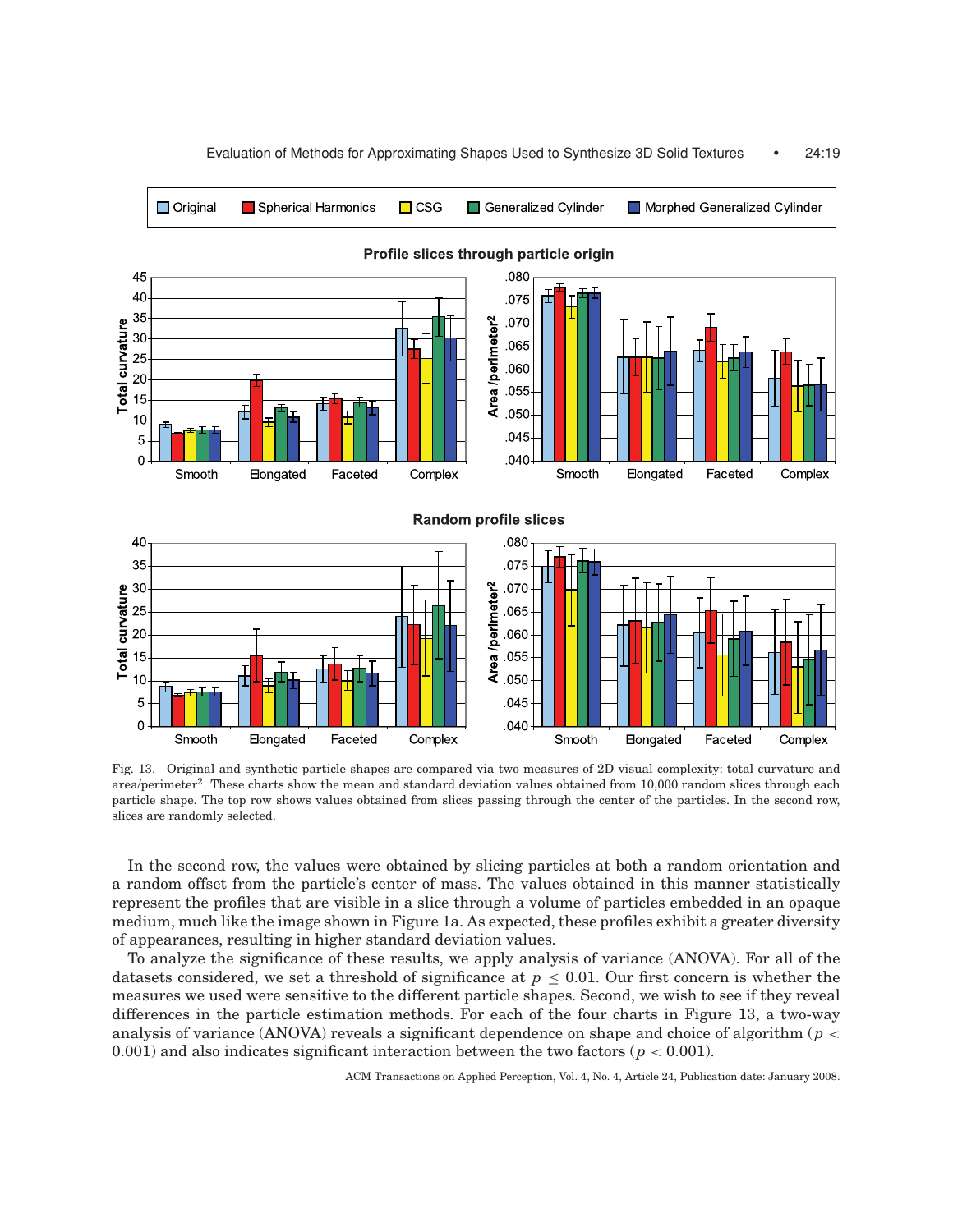## 24:20 • R. Jagnow et al.

|                             |                | Algorithm |          |             |             |  |  |
|-----------------------------|----------------|-----------|----------|-------------|-------------|--|--|
|                             |                |           |          |             | Morphed     |  |  |
|                             |                | Spherical |          | Generalized | Generalized |  |  |
| Metric                      | Profile Slice  | Harmonics | CSG      | Cylinder    | Cylinder    |  |  |
|                             | Center of mass | 5.0%      | 2.5%     | $1.6\%$     | $1.4\%$     |  |  |
| Area/perimeter <sup>2</sup> | random         | $4.0\%$   | $5.4\%$  | 1.9%        | $1.6\%$     |  |  |
|                             | Center of mass | 27.8%     | 20.6%    | 8.2%        | 9.5%        |  |  |
| Total curvature             | random         | 19.5%     | $18.6\%$ | 7.8%        | 9.3%        |  |  |

Table II. Average Deviation from Original Data Values for Each Algorithm as Measured for Each of the Two Metrics and Profile Slicing Techniques

Table II summarizes the shape statistics, showing the average deviation from the original data for each of the shape approximation algorithms. Based on these values, we see that the generalized cylinder and morphed generalized cylinder methods perform better than the spherical harmonics or CSG methods for matching the given shape statistics. However, there is no consensus on a total ordering of the four algorithms.

These methods attempt to capture perceptually meaningful criteria with a simple metric, but there are some drawbacks to the approach. The total curvature metric is sensitive to shape tessellation. Highly tessellated profiles may include high-frequency information that increases the total curvature magnitude without greatly contributing to the overall appearance of the shape. To a lesser extent, the perimeter calculation is also susceptible to this problem. Furthermore, as shown in Figure 12, some of the characteristics that distinguish the decoy profiles from the original profiles include the presence or absence of sharp corners, as well as the presence of symmetry. These characteristics, while easily seen by a human observer, are not captured by the statistics considered here. Our original hypothesis that the simple automated shape metrics would be adequate to evaluate the proposed algorithms was contradicted by our own casual observation. To obtain more definitive results, we constructed an experiment to obtain more formal input from human observers, as described in the following section.

## 4.2 User Study

To obtain a direct evaluation of the four proposed algorithms for shape approximation, users were shown a series of images in a computer-based test in which they were asked to evaluate shape similarity. Since any two particles are clearly going to have different shapes, we constructed a test where the users would judge the similarity of clusters of 2D profiles. We authored a user study in which participants attempt to distinguish between original and synthetic 2D slices obtained from 3D volumes of particles.

4.2.1 *Data.* All of the data used in the study was synthetically produced in order to keep the images free of noise, which would otherwise lend a distinctive appearance to the physically captured images. Further, we chose to use particles of uniform size rendered as solid black and white images to eliminate the effects of variations in particle size distribution and color estimation.

The study used the same four particle shapes described previously and shown in Figure 11. For each shape, a synthetic volume of 1000 cubic units was populated with particles of constant size. The volumes for the *smooth*, *elongated*, and *faceted* datasets contain 4000 particles, each of which has a size of 0.125 cubic units. Thus, 50% of the volume is occupied. The datasets for the *complex* particle shapes contain 3500 particles, yielding volumes that are 44% occupied. (The geometric nature of the complex particles does not allow them to be packaged as tightly, so fewer of the complex particles of the constant size could be packed into the test volume.) For each shape, five synthetic volumes were generated for each particle type—one for the original particle and one each for each of the shape estimation methods. Images were formed for use in the study by taking random 2D slices through these synthetic volumes.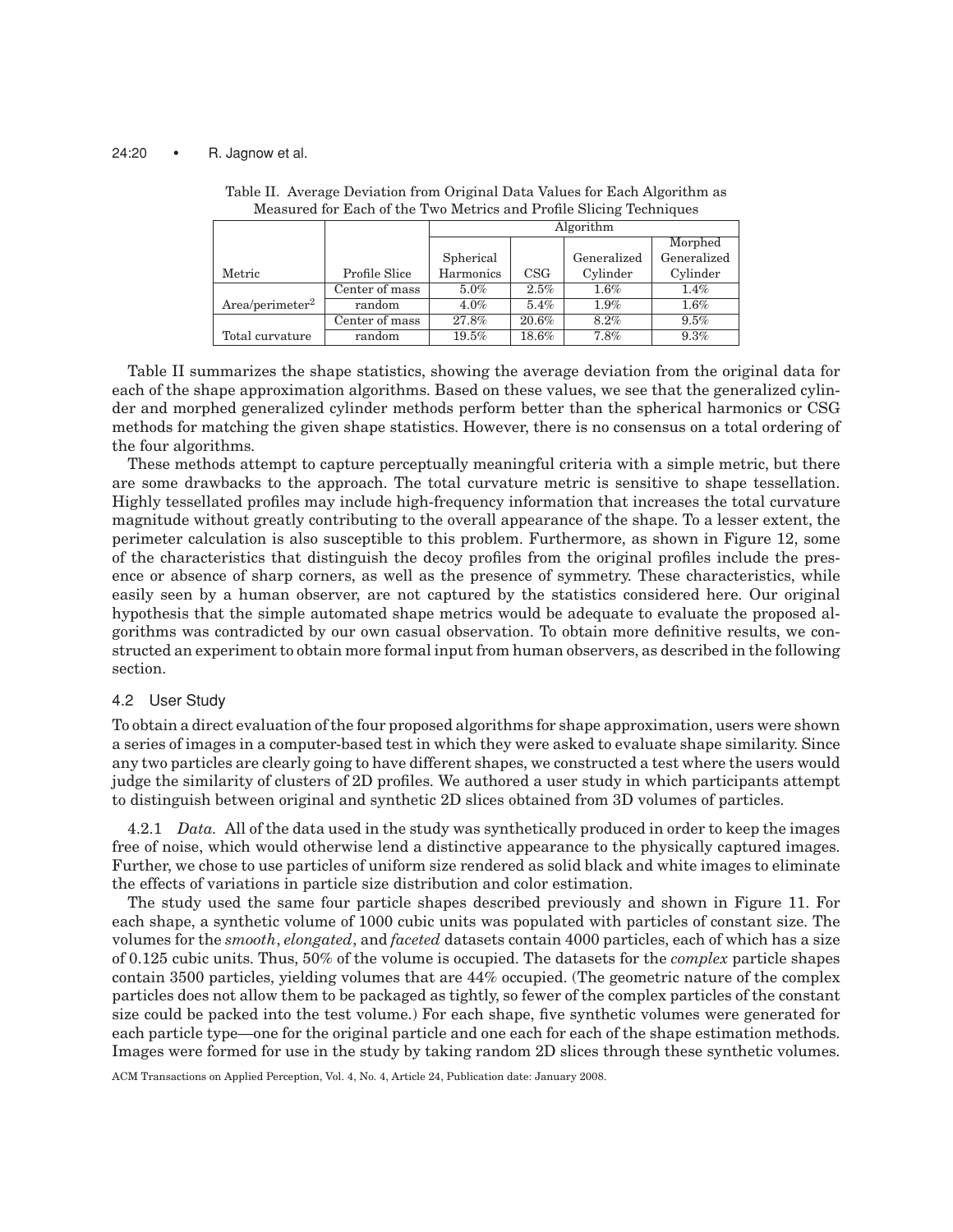Evaluation of Methods for Approximating Shapes Used to Synthesize 3D Solid Textures • 24:21



Fig. 14. Examples of the variation in appearance evident in the original distributions. All three of the images in each column are taken from the same 3D distribution of particles.



Fig. 15. Example screen from user study. Users are asked to select the image that is least similar to the image in the center. Here, a decoy image is shown on the far right.

Figure 14 shows the variation in appearance of 2D slices taken through the volumes containing the original particles.

4.2.2 *Procedure.* To evaluate the effectiveness of the methods, study participants were given a computer-based test to compare image similarity. Similar to the approach used by Gurnsey and Fleet [2001], users were shown a series of screens, each containing three images in a row, as depicted in Figure 15. In most instances, the center image and one of the adjacent images were generated by taking a slice through one of the four original volumes. The third image was generated by taking a slice through a decoy volume, generated using one of the four proposed methods. Users were asked to click on the image that appeared to be the least like the center image and were explicitly asked to evaluate the images based on the shape of the visible profiles rather than their size, density, or distribution. The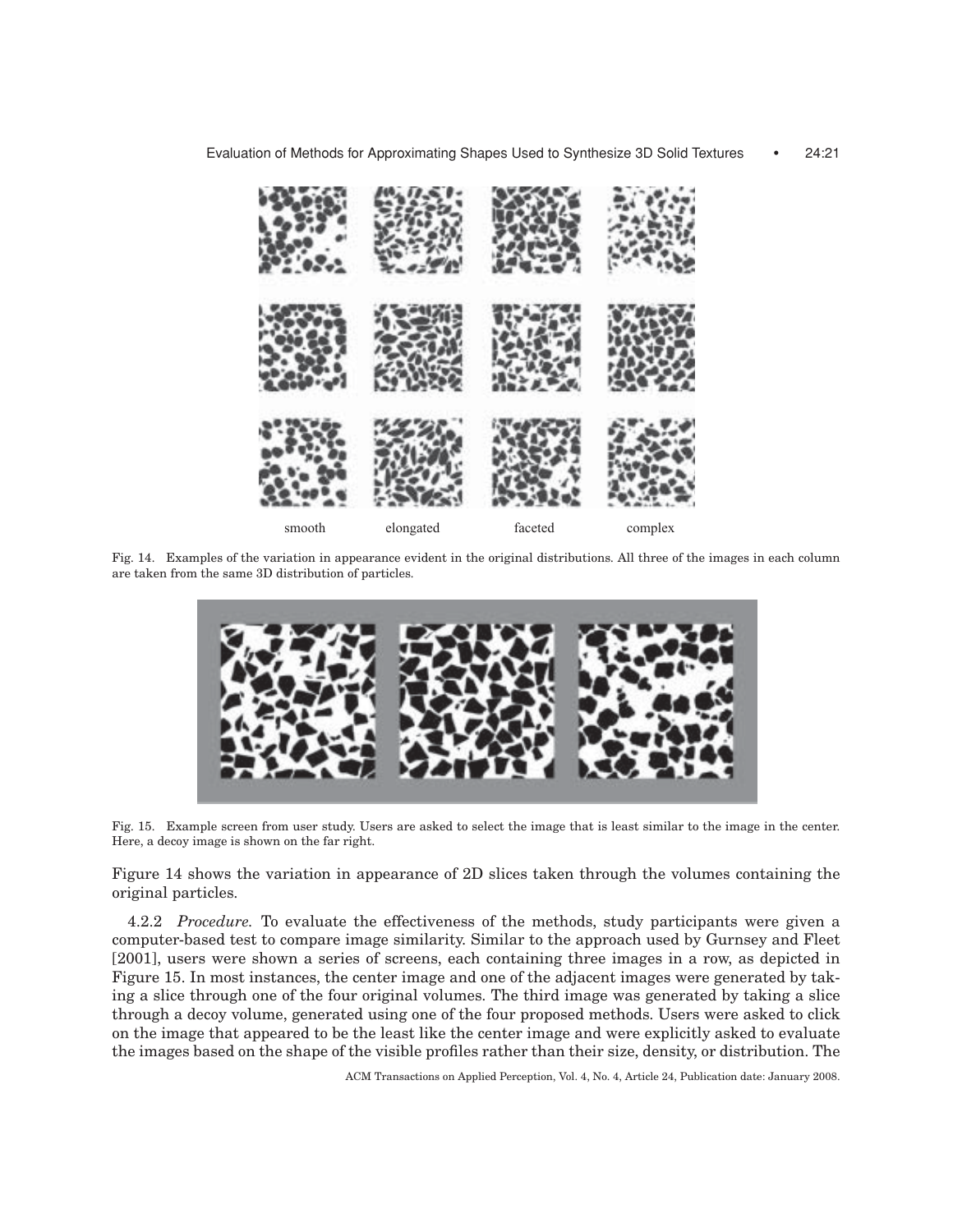



Fig. 16. User study results showing the relative performance of four different algorithms for extrapolating particle shape based on limited shape information. The graph on the left shows the frequency with which users were "fooled" by a decoy model. Average selection times are shown on the right. Mean and standard deviation values are shown for both graphs.

test interface measured the accuracy and time required to make each selection. Note that unlike the Ledda experiment described earlier, the observer is not selecting a preference between two estimation methods, but is always making a choice between an image generated by an estimation method and an image generated from the same test volume as the center reference image.

To establish a baseline for the average selection time, 20% of the test screens contained three images that were all taken from the same volume. This is used to measure user response to an *ideal* particle i.e., a theoretical decoy particle that has an identical appearance to the original shape.

The images used for the study depict black particles on a white background and are antialiased with a size of  $250 \times 250$  pixels. Images were separated by 40 pixels of a neutral grey color. Users were seated comfortably in a dimly lit room at a distance of approximately 55 cm from the computer monitor. Each image was shown at a size of 7.8 cm, forming a visual angle of 8.1◦.

In accordance with the guidelines established by the MIT Committee On the Use of Humans as Experimental Subjects (COUHES), each participant in the study was given a detailed written description of the study procedures, as well as a summary of their rights as a research subject. All study participants are members of the computer graphics and computer vision communities at MIT; none had detailed knowledge of the specific algorithms being tested. Participation was completely voluntary and users were not compensated in any form.

Prior to the start of the test, users were given a brief training session, which included an example test with ten evaluations to familiarize them with the task and interface. The complete test contained 80 questions—four for each particle/algorithm combination, plus four questions for each particle shape in which no decoy was shown. The questions were presented in a different random order for each user and images were randomly selected from a database for each screen. Between evaluations, users were shown a neutral grey screen for 1 s.

4.2.3 *Results.* Sixteen users participated in the study, yielding 1280 individual data points. The results of the study are summarized in Figure 16. In the first chart, we see the success rate at which the decoy particles were selected by the users. In the case of an ideal decoy particle, we would expect a success rate of 50%; i.e., we expect that a user would be equally likely to select the image from the original volume or the decoy volume. This baseline value is indicated by the light blue bar at the far left.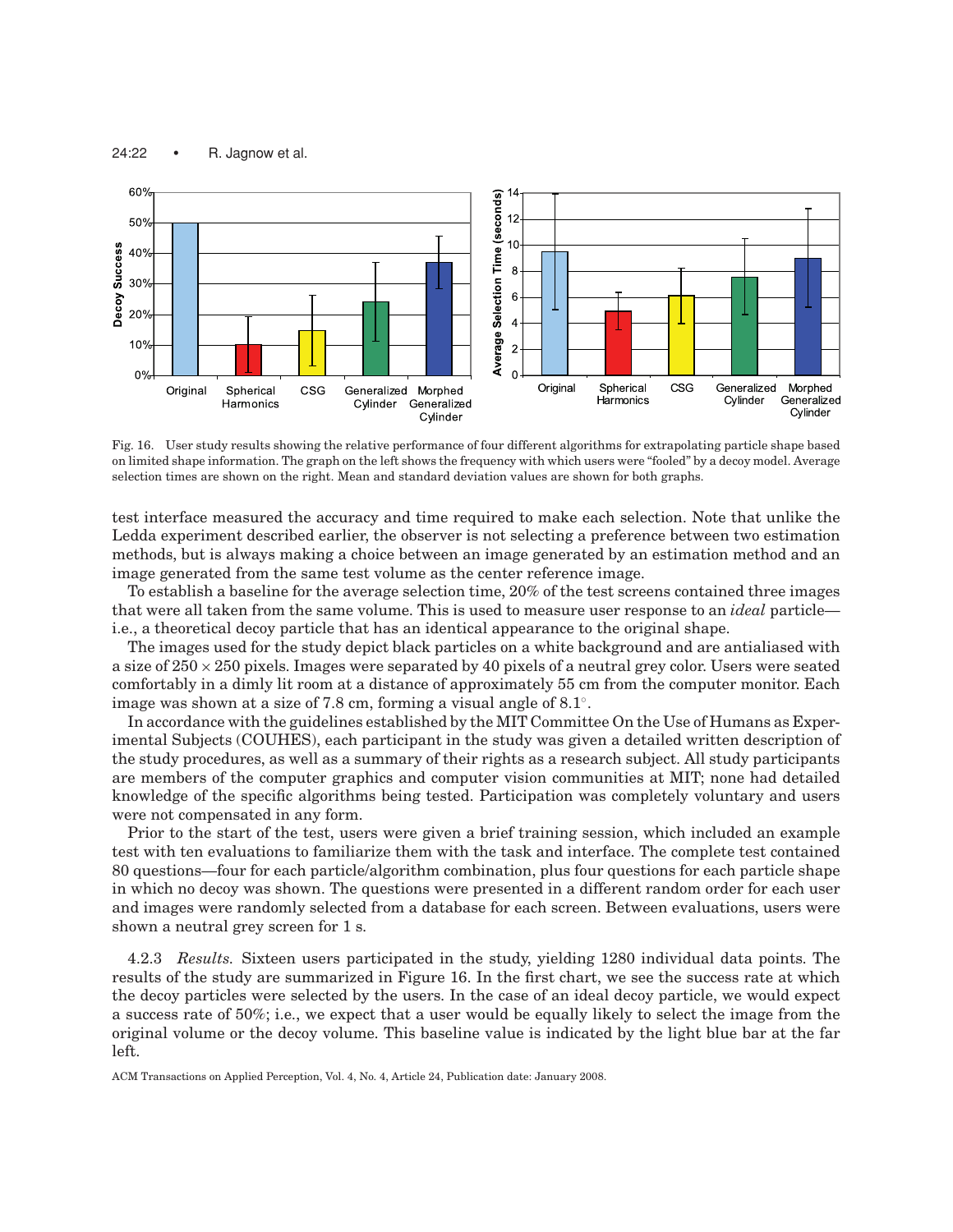

Fig. 17. Detailed graph of user study results showing variation between input datasets. The graph on the left shows the frequency with which users were "fooled" by a decoy model. Average selection times are shown on the right. Mean and standard deviation values are shown for both graphs.

These values indicate an ordering of algorithm effectiveness, ranking the morphed generalized cylinder method clearly higher than the constructive solid geometry and spherical harmonic methods. Oneway analysis of variance (ANOVA) demonstrates that decoy success has a significant dependence on the algorithm used ( $p < 0.001$ ).

These same results are reflected in the second table in Figure 17, which shows the average time the users spent making their selections. The baseline time is shown in light blue on the far left; this represents the case where all three images were derived from the same volume and can be considered to be indicative of selection time for an ideal decoy particle. Again, ANOVA indicates a significant dependence on the algorithm used to create the decoy particles ( $p < 0.001$ ).

Selection time should not, in and of itself, be considered a measure of algorithm performance. It does, however, provide some indication of how much user effort is involved in assessing shape similarity. In this study, we have chosen to use the metric to validate the results obtained in the ranking of decoy success. The relation between the measures of decoy success and selection time can be clearly seen from a comparison of the two charts in Figure 17.

As shown in Figure 17, the behavior of each algorithm can be considered more precisely by breaking apart the data and looking at how the performance of each method varies with different input parameters. Two-way analysis of variance applied to the decoy success rate indicates that performance has a significant dependence on the algorithm used ( $p < 0.001$ ) as well as the shape that is being approximated ( $p = 0.003$ ). Furthermore, ANOVA indicates a significant interaction between the algorithm and shape ( $p < 0.001$ ).

#### 5. DISCUSSION

Considering all datasets combined, the morphed generalized cylinder algorithm generates significantly more successful decoys than the spherical harmonics or CSG method. While the overall success rate is higher for the morphed generalized cylinder than the generalized cylinder, the difference is not statistically significant in our data. The desired 50% success rate that would be obtained by chance is outside the range of plus or minus a standard deviation for even the morphed generalized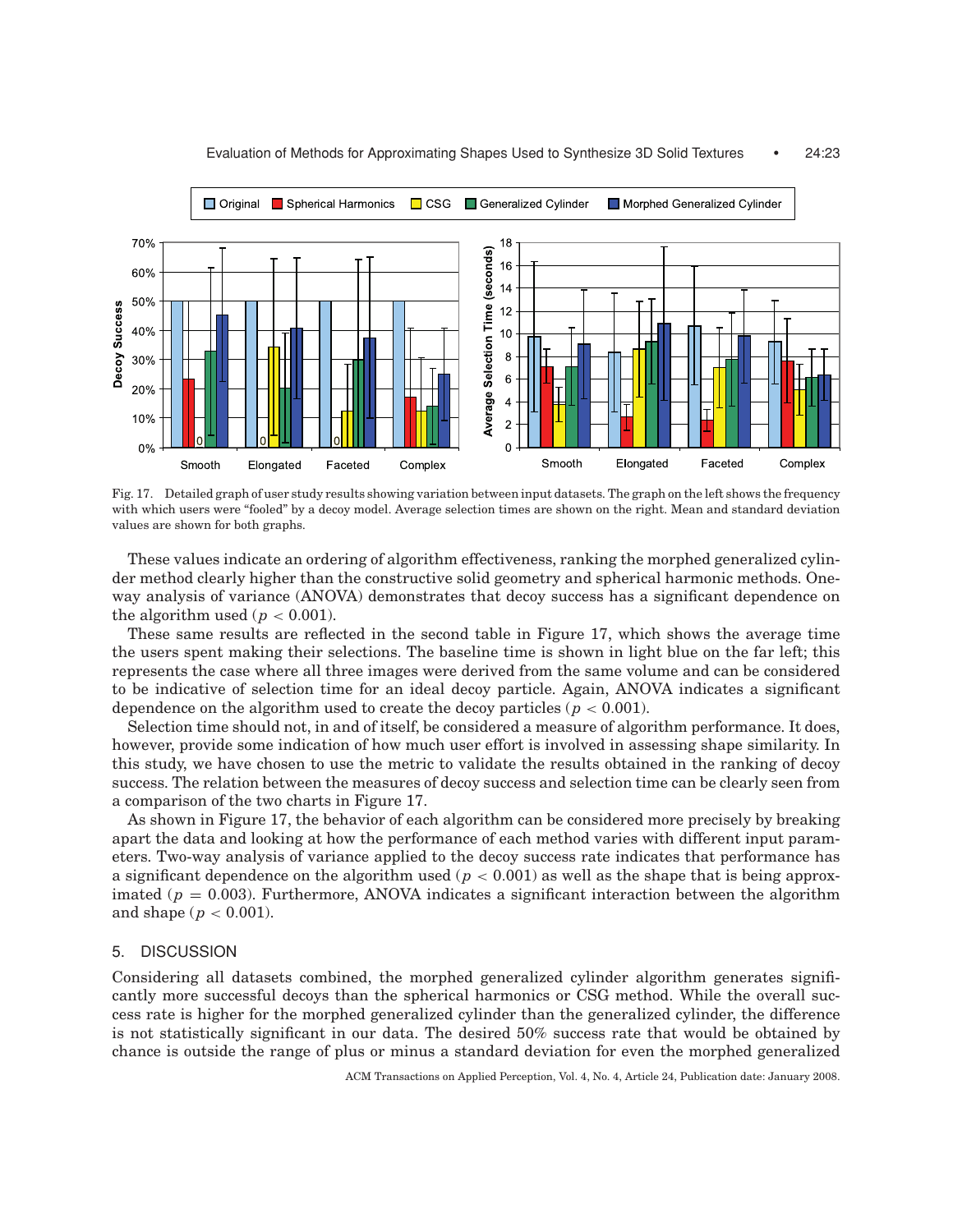### 24:24 • R. Jagnow et al.

cylinder method. Overall this indicates that there is room for improvement in estimating particle shape.

The detailed analysis by particle class indicates that the CSG and spherical harmonics algorithms are completely unacceptable for some particle classes. The spherical harmonics algorithm is acceptable for replicating the appearance of smooth surfaces that lack sharp features, but always failed for elongated shapes and faceted particles. In contrast, CSG provides a reasonable approximation for elongated particles or surfaces with sharp edges, but always failed for smooth shapes.

The detailed results by particle class do not show a significant difference in the generalized and morphed generalized cylinder methods. In choosing between them though it should be noted that the average minus standard deviation in the success rate is always highest for the morphed generalized cylinder method.

Once again, selection time should not be considered as a direct measure of algorithm performance but serves to validate the ranking of decoy success. For the most part, the relative values in the left and right tables of Figure 17 are well-correlated. Two-way analysis of variance on the selection times indicates a significant dependence on the algorithm ( $p < 0.001$ ). However, selection time does not exhibit a significant dependence on the particle shape  $(p = 0.36)$ , nor does ANOVA indicate a significant interaction between the algorithm and shape ( $p = 0.16$ ).

When looking at the standard deviation values in Figure 17, it should be remembered that each user observed only four instances of each combination of shape and algorithm. For a rating of decoy success, this results in only two bits of information, yielding values of 0, 25, 50, or 100%. High levels of variability in these values should be expected, but this does not diminish the statistical significance of the findings. For both graphs, ANOVA demonstrates a significant dependence on the algorithm, indicating that spending effort on improving the shape estimate algorithm is worthwhile. Even by the most optimistic estimate, none of the algorithms can produce particle shapes that are indistinguishable from the originals, suggesting that time would be better invested in improving the two more successful approaches rather than running more experiments to refine the ordering of the methods.

The relatively poorer performance of the spherical harmonics and CSG methods produced by the user study should come as no surprise, based on the input data for each approach and how that information is used. The spherical harmonics method considers only particle curvature while ignoring the first-order shape statistics of the input profiles. The CSG modeling approach incorporates three profiles directly into a resulting shape, but does not make an effort to interpolate smoothly between the shapes.

The lack of greater difference in the performance between the other two methods is somewhat surprising. The generalized cylinder performs smooth shape interpolation, but only considers two profiles as input. The morphed generalized cylinder performs smooth shape interpolation and incorporates three input profiles directly into the resulting 3D particle shape. In general, we would expect the results to favor those algorithms that incorporate more information from the original data set using an intelligent interpolation algorithm. In this case, we did not observe as strong an effect as we had expected.

Comparing the user study and the automated metrics, the automated metrics do not successfully capture the perceptual similarity of shapes to the degree needed to evaluate the four estimation methods. Each of the metrics ranks the generalized cylinder and morphed generalized cylinder methods above the spherical harmonics and CSG methods, but there is no consensus on the total ordering. The significant shortcoming of the automated metrics is that they do not reveal the failure of some of the methods to ever adequately simulate some particles shapes—i.e., the zero success rate of the CSG method to simulate smooth shapes or the spherical harmonic methods to simulate elongated or faceted shapes.

The automated metrics presented here were clearly unable to capture some of the appearance characteristics that were discerned by the user study. To improve automated prediction of perceptual shape similarity, additional metrics should be considered that account for symmetry, anisotropy, and the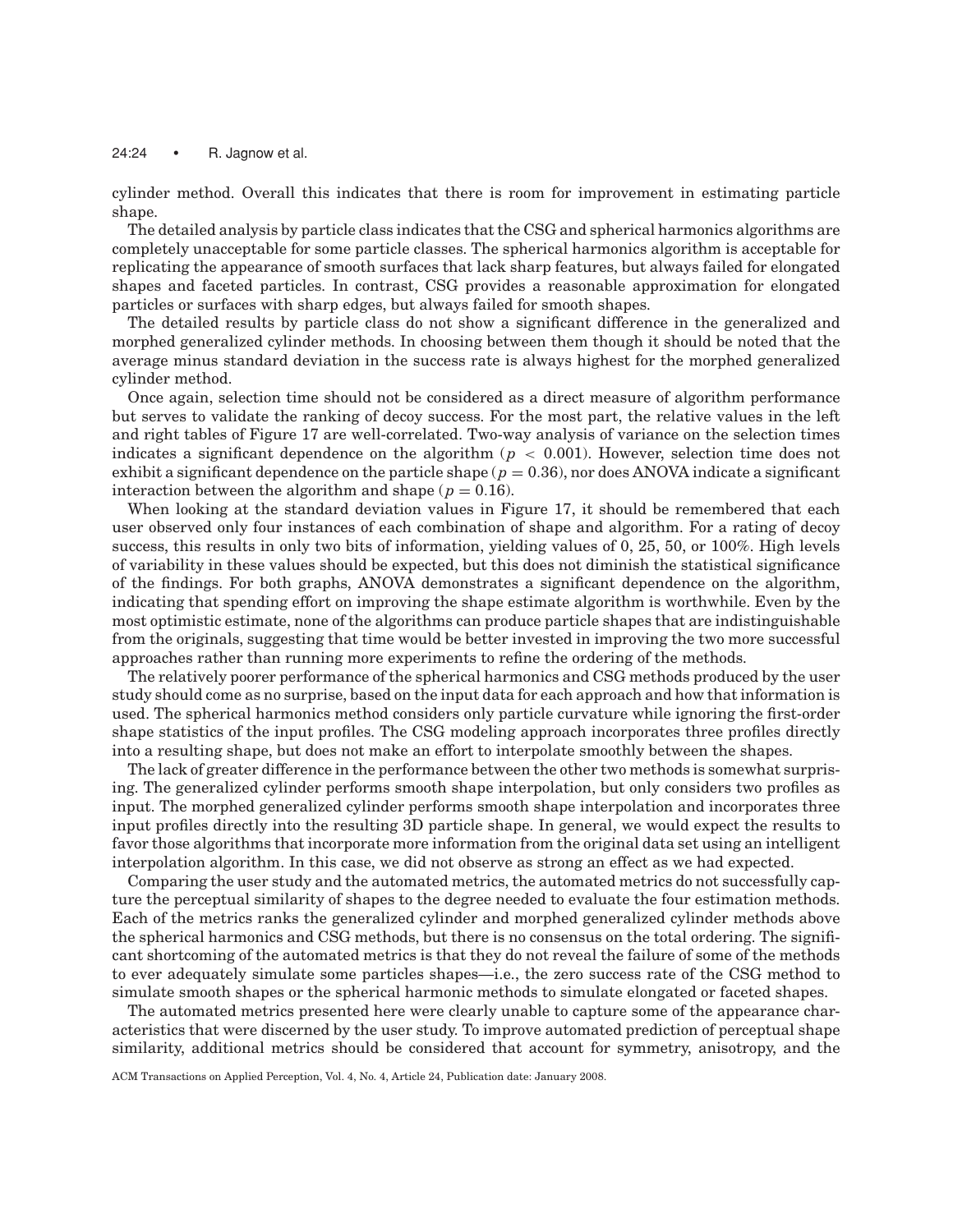presence of sharp corners. A number of other 2D shape metrics have been introduced within the computer vision community, but the vast majority are designed to identify object features—often points with high curvature—for object recognition. Unfortunately, these types of established metrics are of limited use when attempting to quantify the subjective similarity of abstract shapes.

We believe it would be particularly useful to derive a metric that computes the distribution of curvature along the edges of a 2D polygon. Such a metric could indicate the presence of sharp corners, as well as smooth lines along the boundary of a 2D shape. In practice, we have had difficulty in deriving such a metric, as the methods that we have considered are sensitive to polygon tessellation and coincident or near-coincident vertices.

The metrics described here may be considered as coarse predictors for shape similarity, but these automated techniques should not be treated as equivalent replacements for direct user evaluation. Further improvements in estimating shape for solid texture synthesis will need to continue to rely on psychophysical experiments rather than on existing simple shape metrics.

## 6. CONCLUSIONS AND FUTURE WORK

We have presented and evaluated four methods for predicting particle shape for use in 3D solid texture synthesis. Of the four algorithms considered here for replicating aggregate materials, this research points to the generalized and morphed generalized cylinder methods as the most effective for approximating 3D particle shapes from 2D profiles. The other methods—constructive solid geometry, and spherical harmonics—are each effective within certain domains, but do not generalize well to a wide variety of input shapes.

The automated techniques considered here are marginally successful for predicting algorithm performance from a psychophysical standpoint. Methods that better capture sharp features on numerically defined shapes are needed. Even modest contributions in this area could be of great assistance to perceptually driven research, as it is infeasible to always seek direct user evaluation in the form of a thorough, bias-free user study.

Although this research was primarily focused on the problems of shape perception and texture synthesis, the algorithms described here might also be applied to other problems within computer vision and computer graphics. Since profiles offer a compact representation of a shape, some of these algorithms may be considered for geometry compression. Future research may also consider the use of the morphed generalized cylinder algorithm as a general modeling approach for creating 3D geometry from simple, limited user input.

The work presented here is an example of a class of computer graphics problems that can only be approached using perceptual principles and experiments. Three-dimensional solid texture modeling is one aspect of the broader area of materials modeling. Real materials exhibit highly detailed spatial variations because of weathering and aging effects that we cannot expect to perfectly replicate in simulation. Physically accurate spatial variations of texture as a function of object geometry are expensive to simulate or capture. Rather than the informal evaluations used for material modeling today, perceptual methods will play an increasingly important role in the future in developing efficient texture synthesis methods. Additional techniques are needed for evaluating similarity on a higher level rather than evaluating whether two images are simply identical.

## ACKNOWLEDGMENTS

We would like to thank Maxwell Planck for his contributions to this research as an undergraduate intern at MIT. We also thank Prof. Steve Zucker for his advice in the design of the user study.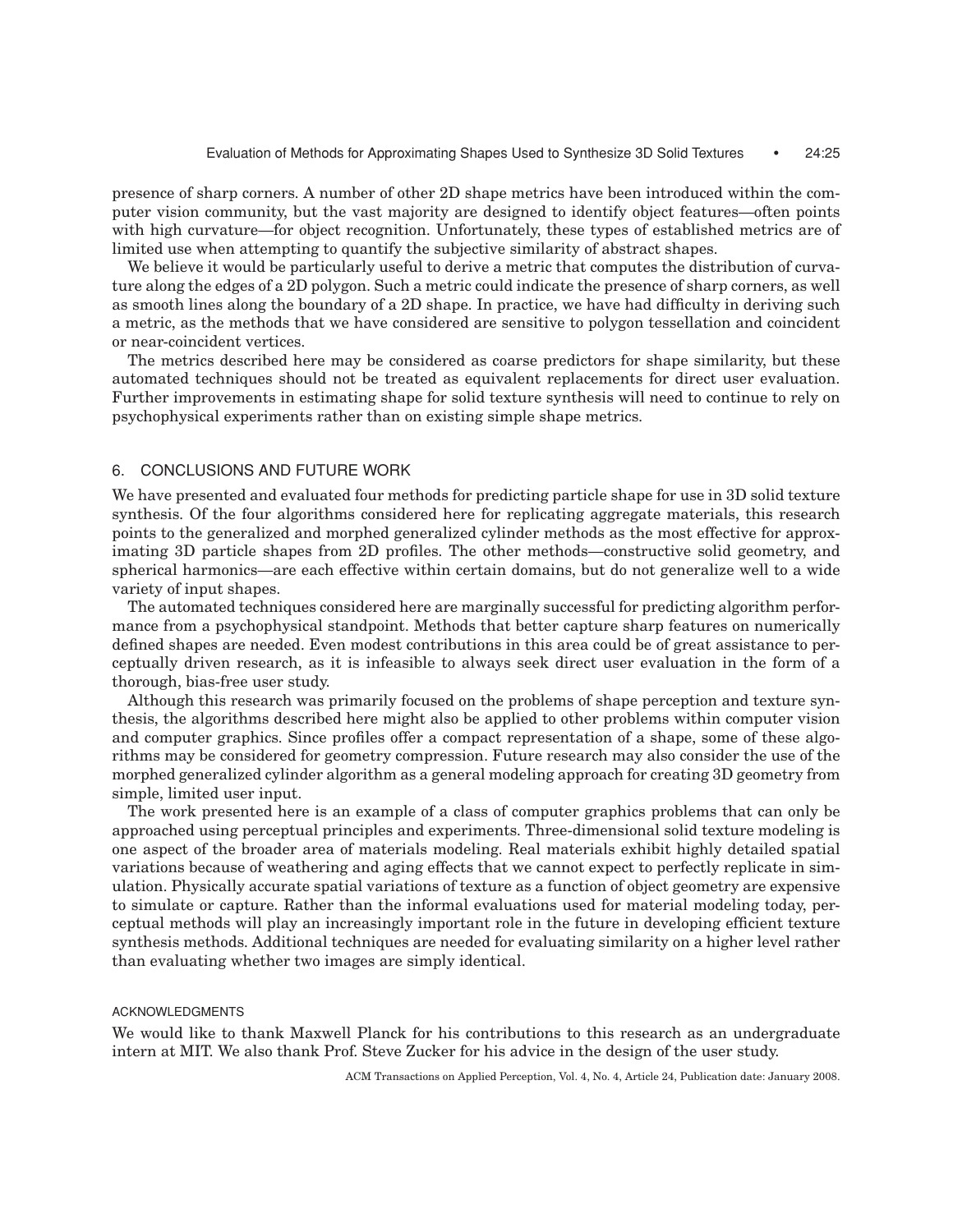#### 24:26 • R. Jagnow et al.

#### **REFERENCES**

- AMENTA, N., CHOI, S., AND KOLLURI, R. K. 2001. The power crust. In *SMA '01: Proceedings of the Sixth ACM Symposium on Solid Modeling and Applications*. ACM Press, New York. 249–266.
- BEN-SHAHAR, O., HUGGINS, P., IZO, T., AND ZUCKER, S. 2003. Cotrical connections and early visual function: Intra- and intercolumnar processing. *Journal of Physiology–Paris 97*, 2–3, 191–208.
- BINFORD, T. 1971. Visual perception by computer. In *Proceedings, IEEE Conference on Systems Science and Cybernetics*.
- DE BONET, J. S. 1997. Multiresolution sampling procedure for analysis and synthesis of texture images. In *Proceedings of the 24th Annual Conference on Computer Graphics and Interactive Techniques*. ACM Press/Addison-Wesley Publishing Co., New York, Reading, MA. 361–368.
- DISCHLER, J. AND GHAZANFARPOUR, D. 1999. Interactive image-based modeling of macrostructured textures. *IEEE Computer Graphics and Application 19*, 1, 66–74.
- DOBBINS, A., ZUCKER, S. W., AND CYNADER, M. S. 1987. Endstopped neurons in the visual cortex as a substrate for calculating curvature. *Nature 329*, 6138 (Oct.), 438–441.
- EBERT, D. S., MUSGRAVE, F. K., PEACHEY, D., PERLIN, K., AND WORLEY, S. 1994. *Texturing and Modeling: A Procedural Approach*. Academic Press Professional, New York.
- EDVARDSON, H. AND SMEDBY, O. 2002. Compact and efficient 3D shape description through radial function approximation. In *Computer Methods and Programs in Biomedicine*. Vol. 72. 89–97.
- EFROS, A. A. AND FREEMAN, W. T. 2001. Image quilting for texture synthesis and transfer. In *Proceedings of ACM SIGGRAPH 2001*. ACM Press, New York. 341–346.
- EFROS, A. A. AND LEUNG, T. K. 1999. Texture synthesis by non-parametric sampling. In *Proceedings of the International Conference on Computer Vision-Volume 2*. IEEE Computer Society, Los Alamitos, CA. 1033.
- GARDNER, G. Y. 1984. Simulation of natural scenes using textured quadric surfaces. In *Computer Graphics (Proceedings of ACM SIGGRAPH 84)*. ACM, New York. 11–20.
- GARDNER, R. J., HOBOLTH, A., JENSEN, E. B. V., AND SøRENSEN, F. B. 2005. Shape discrimination by total curvature, with a view to cancer diagnostics. *Journal of Microscopy 217*, 1, 49–59.
- GHAZANFARPOUR, D. AND DISCHLER, J.-M. 1996. Generation of 3D texture using multiple 2D models analysis. *Computer Graphics Forum, Proceedings of Eurographics 1996 15*, 3, 311–324.
- GORLA, G., INTERRANTE, V., AND SAPIRO, G. 2001. Growing fitted textures. *ACM SIGGRAPH 2001* Sketches and Applications.

GURNSEY, R. AND FLEET, D. J. 2001. Texture space. *Vision Research 41*, 3, 745–757.

- HAGWOOD, C. 1990. A mathematical treatment of the spherical stereology. *NISTIR 4370*, 1–17.
- HEEGER, D. J. AND BERGEN, J. R. 1995. Pyramid-based texture analysis/synthesis. In *Proceedings of ACM SIGGRAPH 2001*. Computer Graphics Proceedings, Annual Conference Series, ACM. New York. 229–238.
- HOBOLTH, A. 2003. The spherical deformation model. *Biostatistics 4*, 4, 583–595.
- HOBOLTH, A. AND JENSEN, E. B. V. 2002. Stereological analysis of shape. *Image Analysis and Stereology 21*, Suppl. 1, S23–S29.
- IGARASHI, T., MATSUOKA, S., AND TANAKA, H. 1999. Teddy: A sketching interface for 3D freeform design. *Proceedings of SIGGRAPH 99*, Los Angeles, CA. 409–416.
- JAGNOW, R., DORSEY, J., AND RUSHMEIER, H. 2004. Stereological techniques for solid textures. In *Proceedings of ACM SIGGRAPH 2004*. Computer Graphics Proceedings, Annual Conference Series, ACM. New York. 329–335.
- KEIDING, N. AND JENSEN, S. T. 1972. Maximum likelihood estimation of the size distribution of liver cell nuclei from the observed distribution in a plane section. *Biometrics 28*, 3 (Sept.), 813–829.
- KIM, S., HAGH-SHENAS, H., AND INTERRANTE, V. 2004. Conveying three-dimensional shape with texture. In *APGV '04: Proceedings of the 1st Symposium on Applied Perception in Graphics and Visualization*. ACM Press, New York. 119–122.
- LEDDA, P., CHALMERS, A., TROSCIANKO, T., AND SEETZEN, H. 2005. Evaluation of tone mapping operators using a high dynamic range display. *ACM Trans. Graph. 24*, 3, 640–648.
- LEFEBVRE, L. AND POULIN, P. 2000. Analysis and synthesis of structural textures. In *Graphics Interface 2000*. 77–86.
- LI, Q., LI, F., SHIRAISHI, J., KATSURAGAWA, S., SONE, S., AND DOI, K. 2003. Investigation of new psychophysical measures for evaluation of similar images on thoracic computed tomography for distinction between benign and malignant nodules. *Medical Physics 30*, 10 (Oct.), 2584–2593.
- LONCARIC, S. 1998. A survey of shape analysis techniques. *Pattern Recognition 31*, 8, 983–1001.
- MARR, D. AND NISHIHARA, H. K. 1978. Representation and recognition of the spatial organization of three dimensional shapes. In *Proceedings of the Royal Society*. Vol. B200. 269–294.
- MARTENS, W. L. AND MYSZKOWSKI, K. 1998. Psychophysical validation of the visible differences predictor for global illumination applications. In *Proceedings of IEEE Visualization '98*. 49–52.